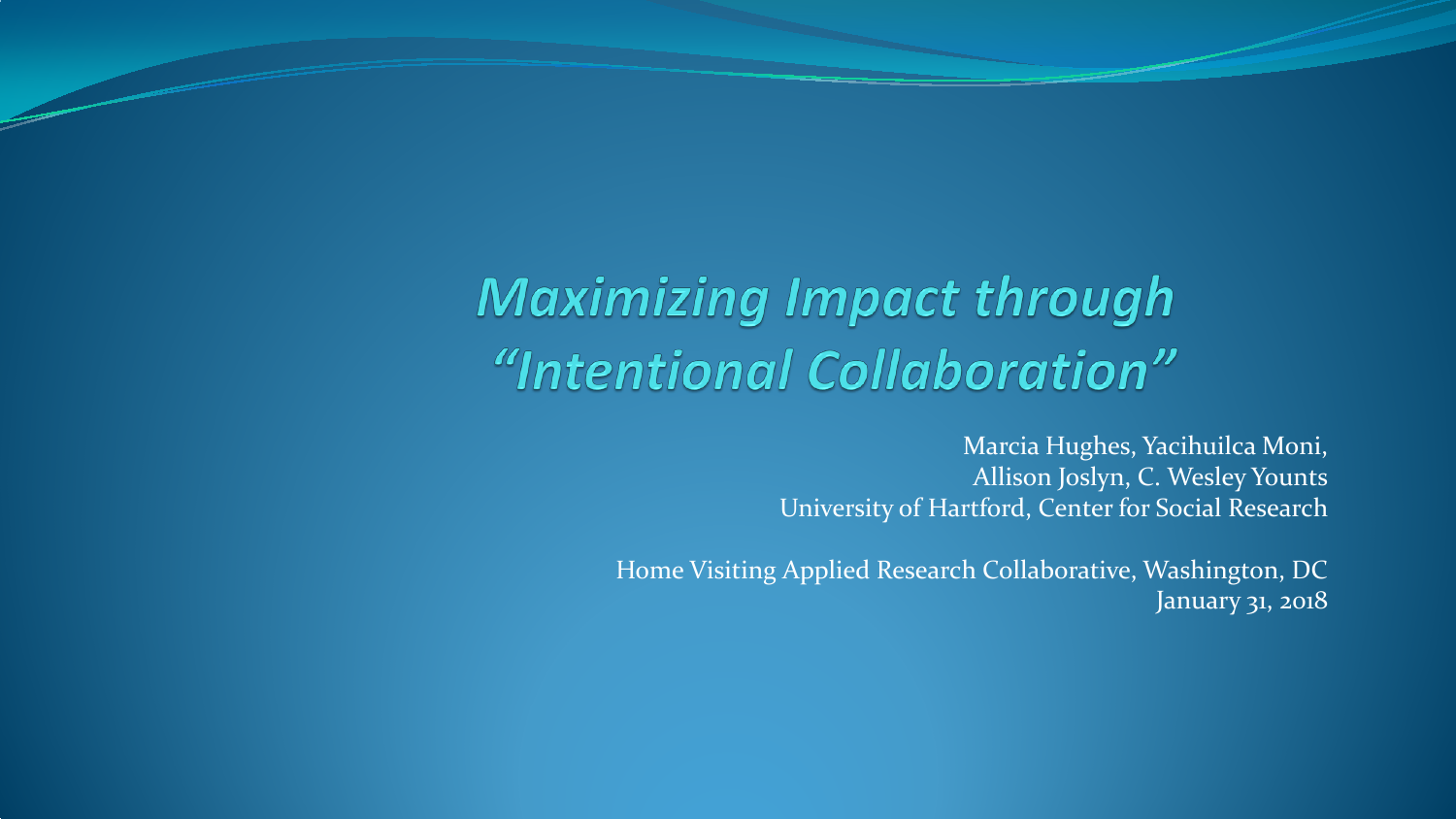## Background for the study

- Home visiting is a highly complex program
- Implementation of home visiting:
	- Involves multiple interventions
	- Requires ongoing decision-making across and between activities
	- Includes 3 people, the home visitor, mother, and clinical supervisor
- Despite successes in the home visiting field, there is still much to learn about how interactions and relationships work to actively engage families in activities and promote change (Paulsell et al., 2014; HARC, 2013; MIECHV TACC, 2013, 2015)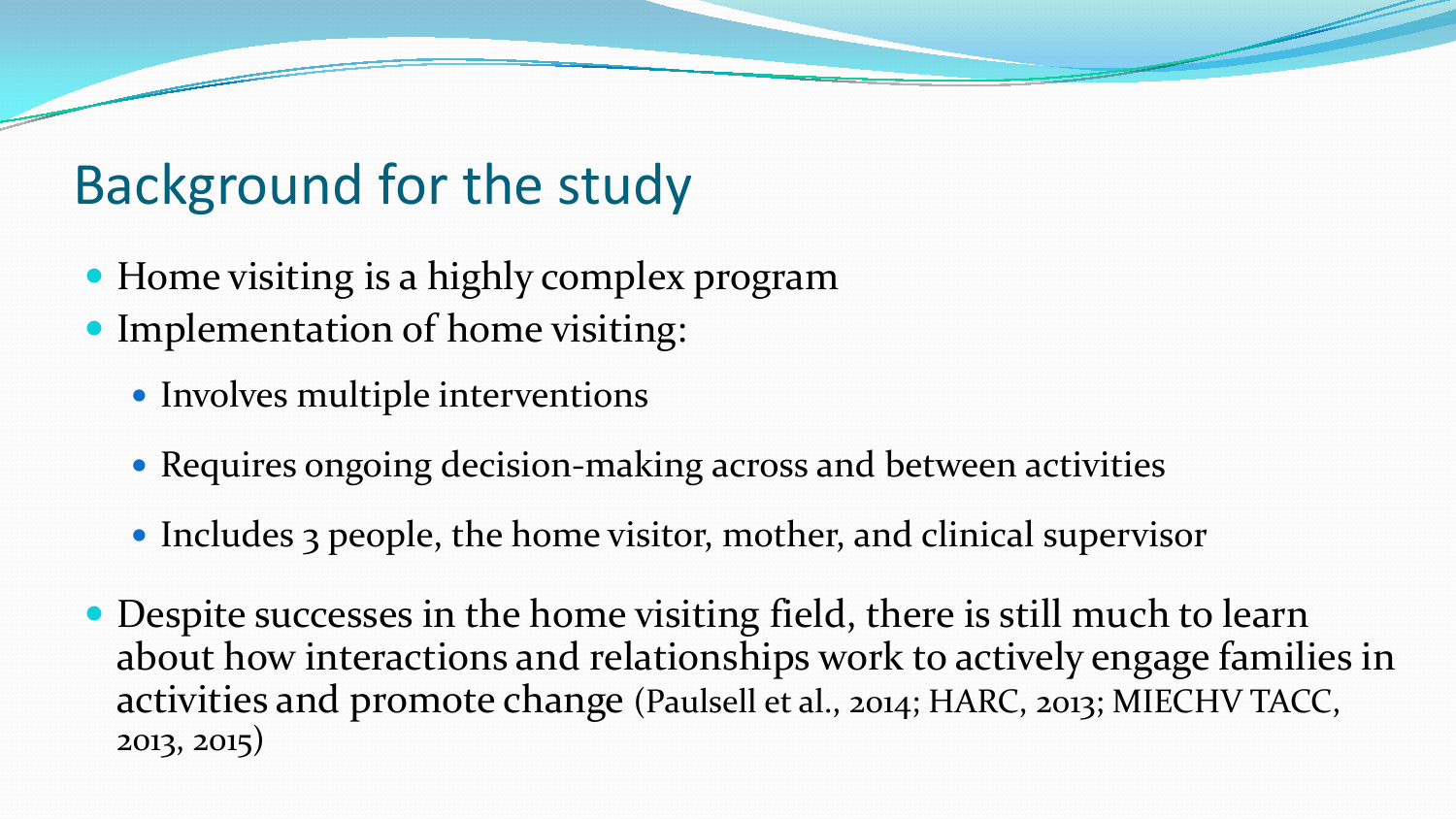# Program Strategy: Collaborative, family-centered approach to promote engagement

- "Family-centered" approach calls for:
	- Fitting service content and format to family needs and concerns
	- Viewing families as an equal partner in making decisions about the services they receive (versus a recipient of services)
	- Fostering a collaborative process with the family
	- Although collaboration is a "living" part of home visiting, we have not studied how it is implemented
		- How do we teach the parent to become an effective partner?
		- How do we know when collaboration has been achieved or if it is working?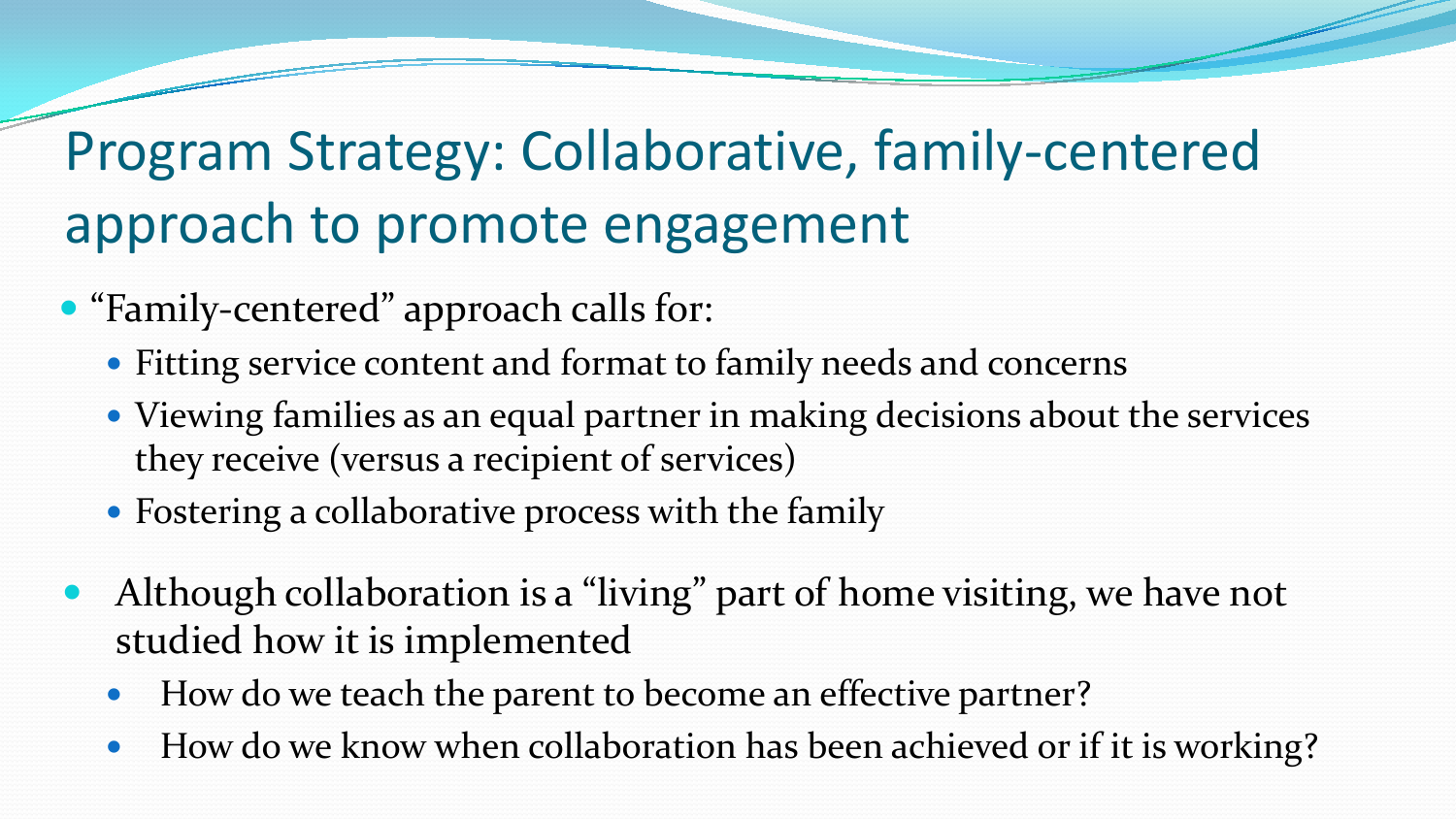## The purpose of the study

Use qualitative data to better understand the practice of collaboration and how collaboration works to:

- 1. Actively engage parents in home visiting activities
- 2. Tailor services to fit parent/family needs
- 3. Create positive change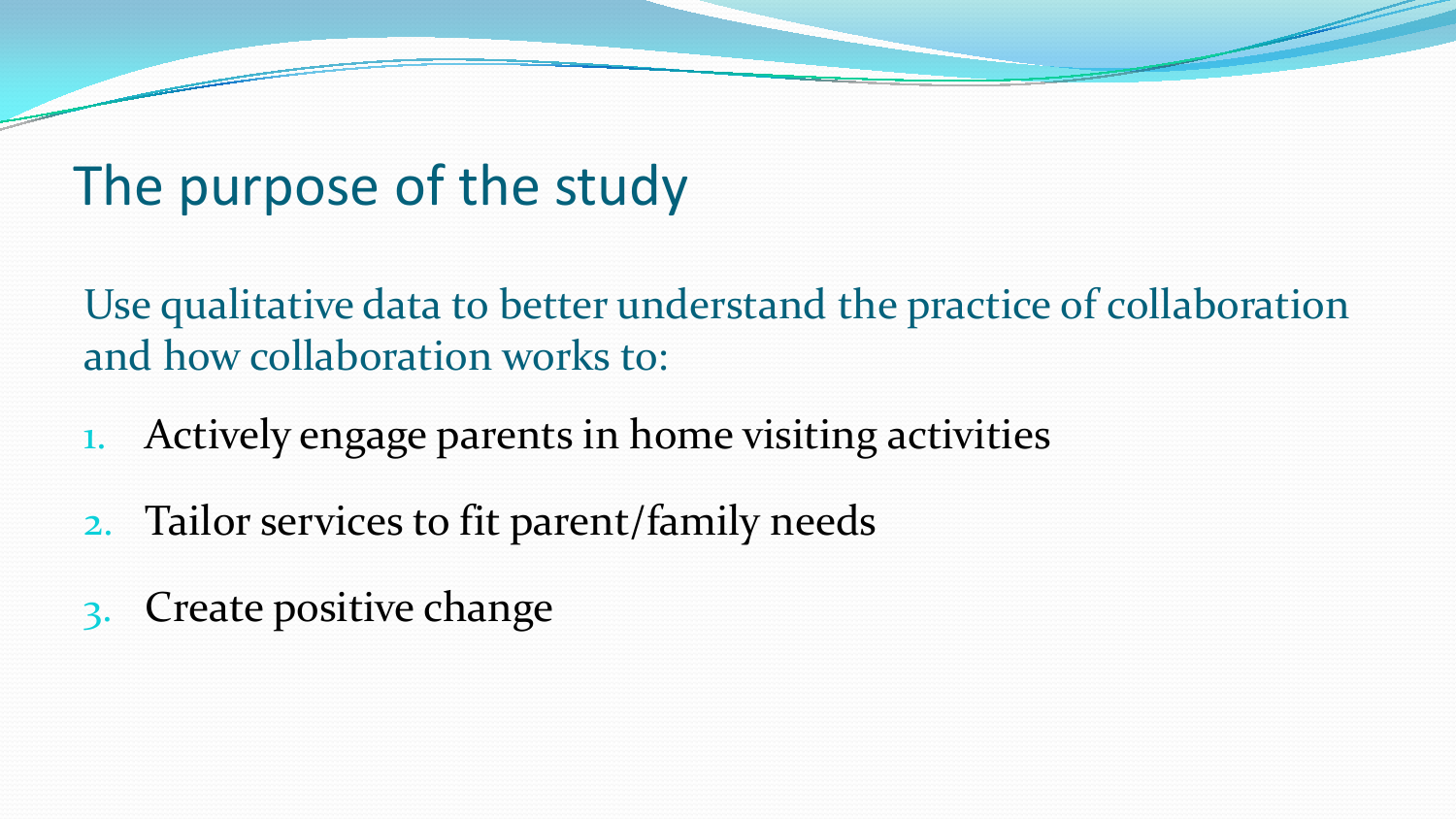## Methods

- Research on collaboration for guiding the study
- Description of the program
- Recruitment and data collection
- Interview protocol
- Data analysis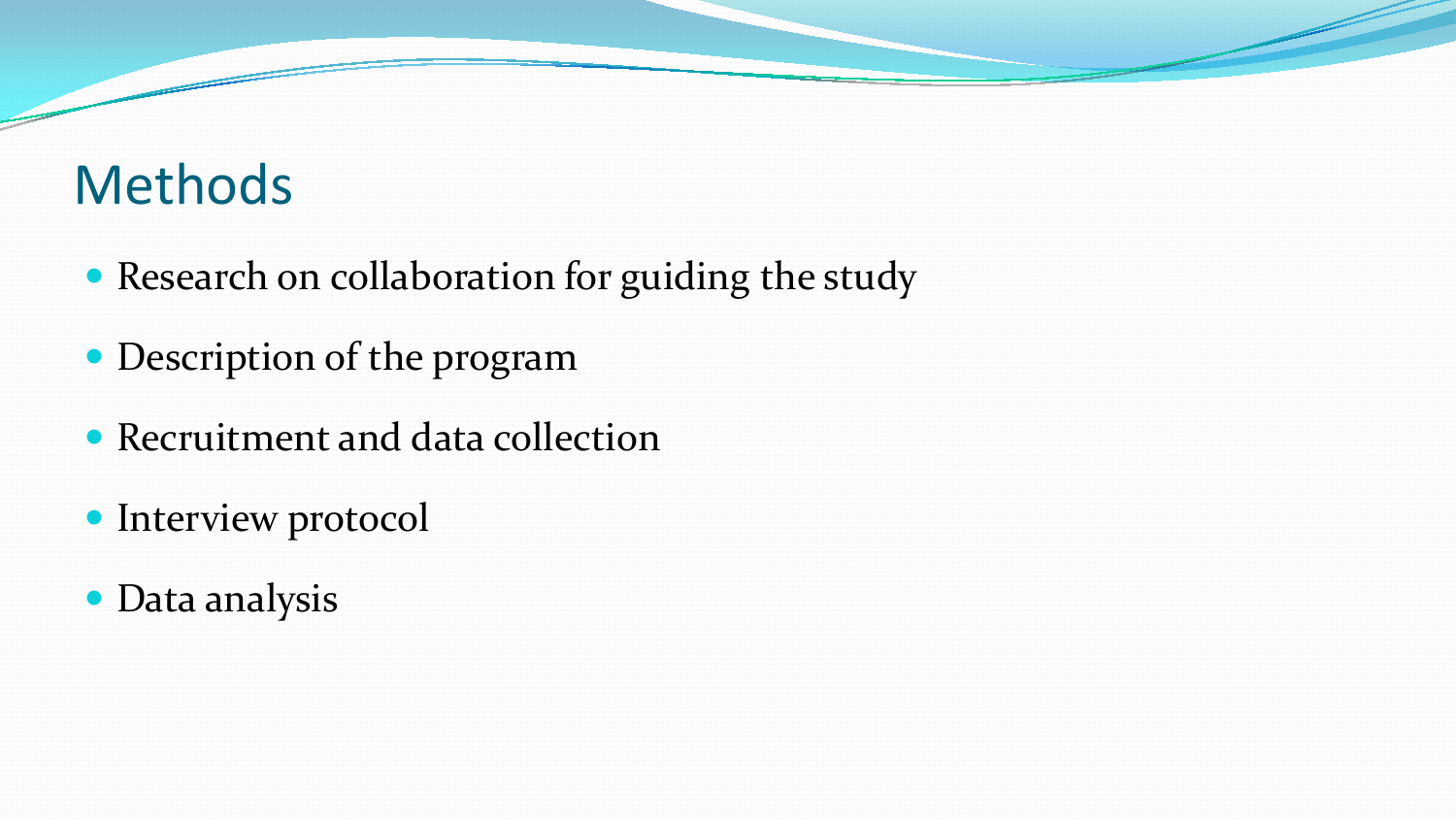Principles of collaborative practice: Collaboration requires thoughtfulness! (Gajda, 2004; Thomson & Perry, 2006) In any successful collaboration:

- 1. Shared purpose or specific reason(s) to come together to accomplish things that can not be done alone
- 2. Positive personal relationships
- 3. Predictable stages
- Iterative, cyclical process
- 5. Consideration of different experiences, histories, class, and beliefs
- 6. Tension disagreement as well as agreement among partners
- 7. Equality in making decisions
- 8. "New" common ground, transformation beyond own limited vision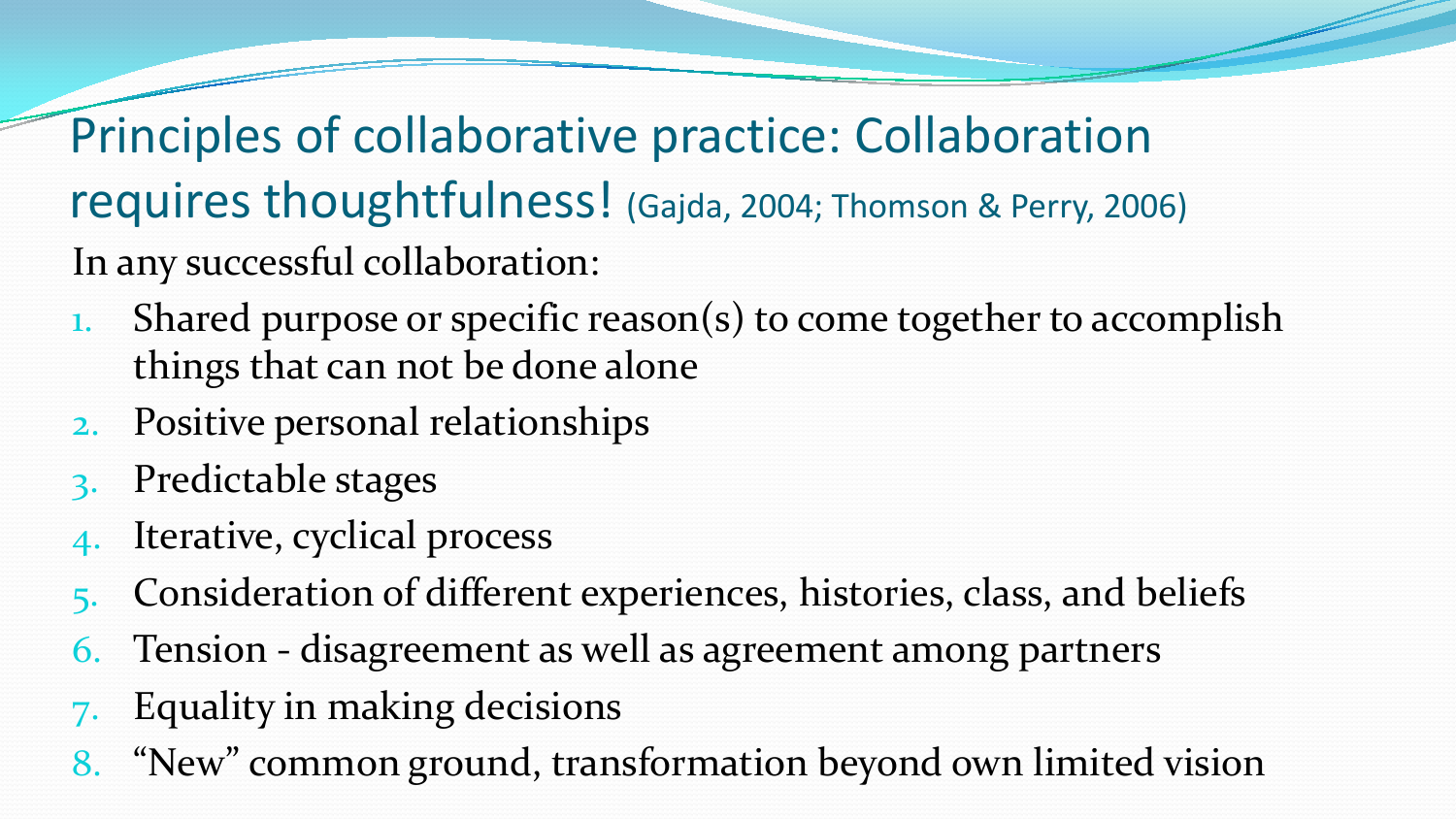### The practice of collaboration(Gajda & Koliba, 2007)



#### Shared purpose:

- Dialogue high quality (open, frequent, honest, allow for disagreements)
- Decision making- choosing a goal to focus on and strategies/plans to work toward that goal
- Action- Following through on the plan
- Evaluation of progress at next/each visit and using to inform more dialogue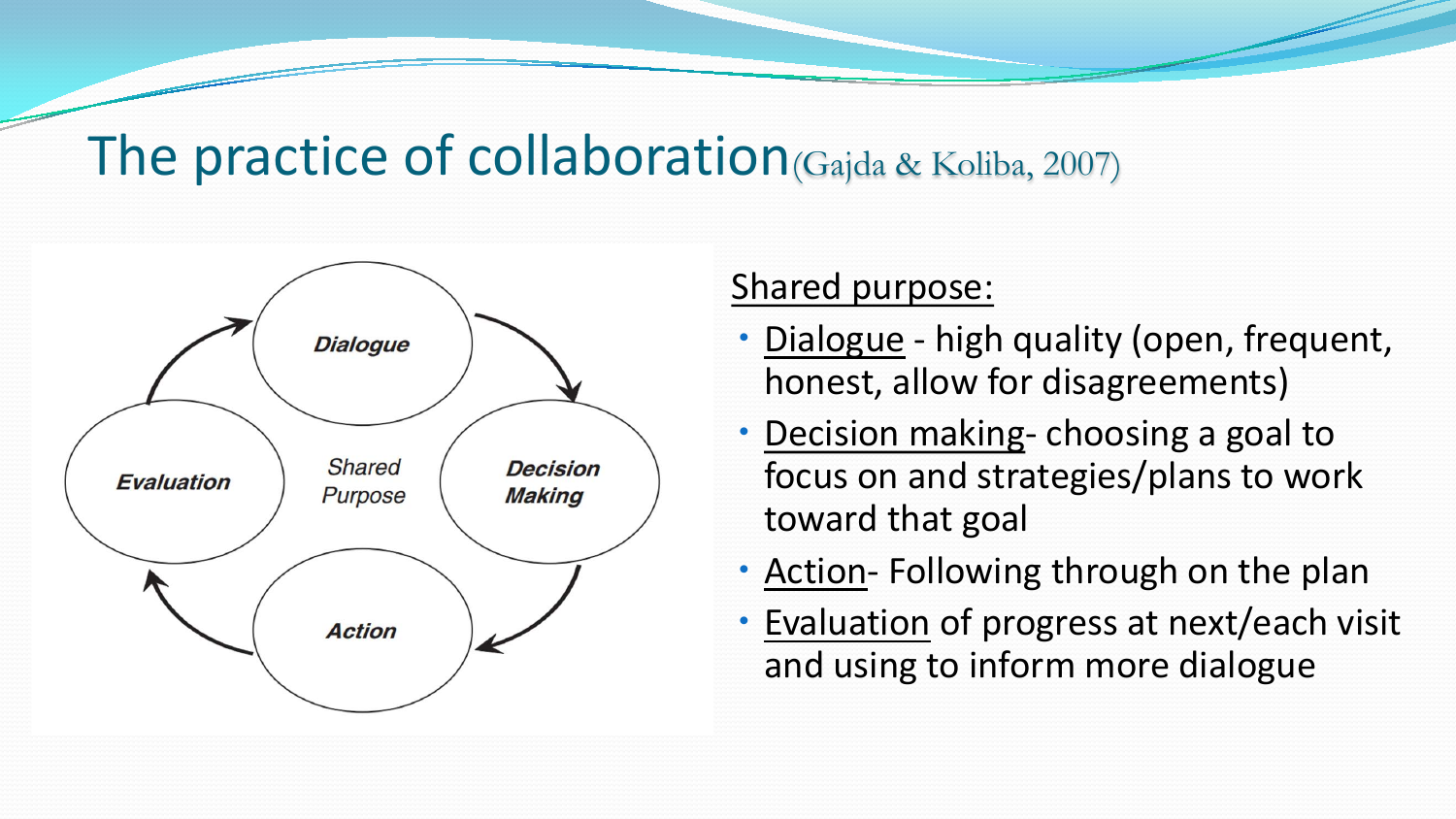How family professionals help parents become effective partners in a collaborative process (Blue-Banning and others, 2004, qualitative study on parents' perspective)

- Quantity and quality communication: frequent, open, honest discussion
- Commitment: going the extra mile
- Equality: actively encourage family to express opinions and participate in decision making
- 4. Can make things happen: resourceful, up to date in the field, confident
- Trust: are reliable and attend to emotional and physical safety
- Respect: courteous, on time for meetings, and nonjudgmental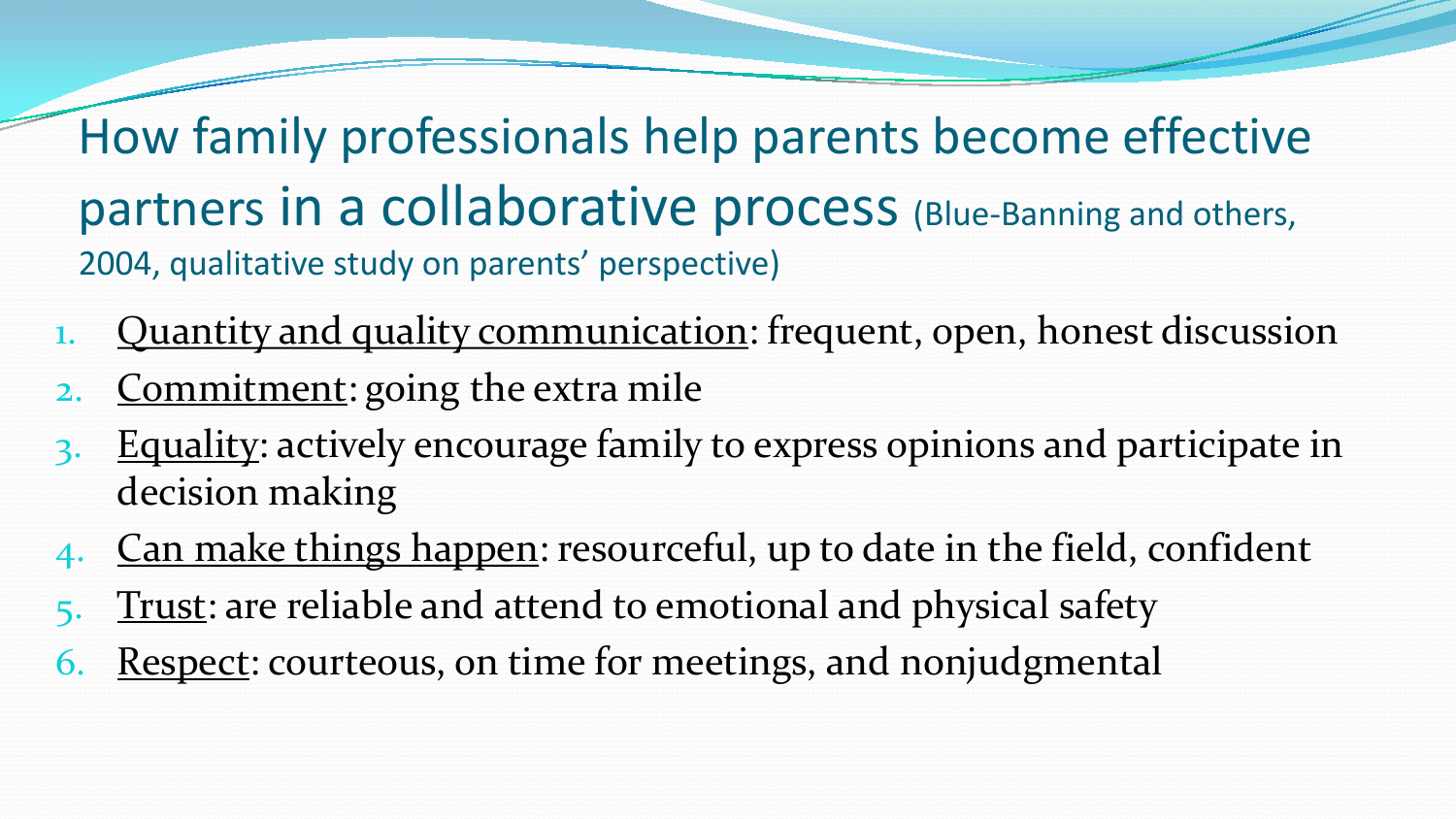## Program Description: CT Nurturing Families Network

- State-funded program (CT Office of Early Childhood)
- Approx. 40 sites, located in every region of the state
- Designed to promote positive parenting and prevent abuse and neglect
- Parents as Teachers (PAT) curriculum (since 2004)
- Targets first-time mothers screened at high risk
- Two-generational approach
- Home visitor (paraprofessionals)-clinical supervisory team model
- Family –centered approach: Home visitors are trained on how to help families assess needs, set their own goals, and develop action plans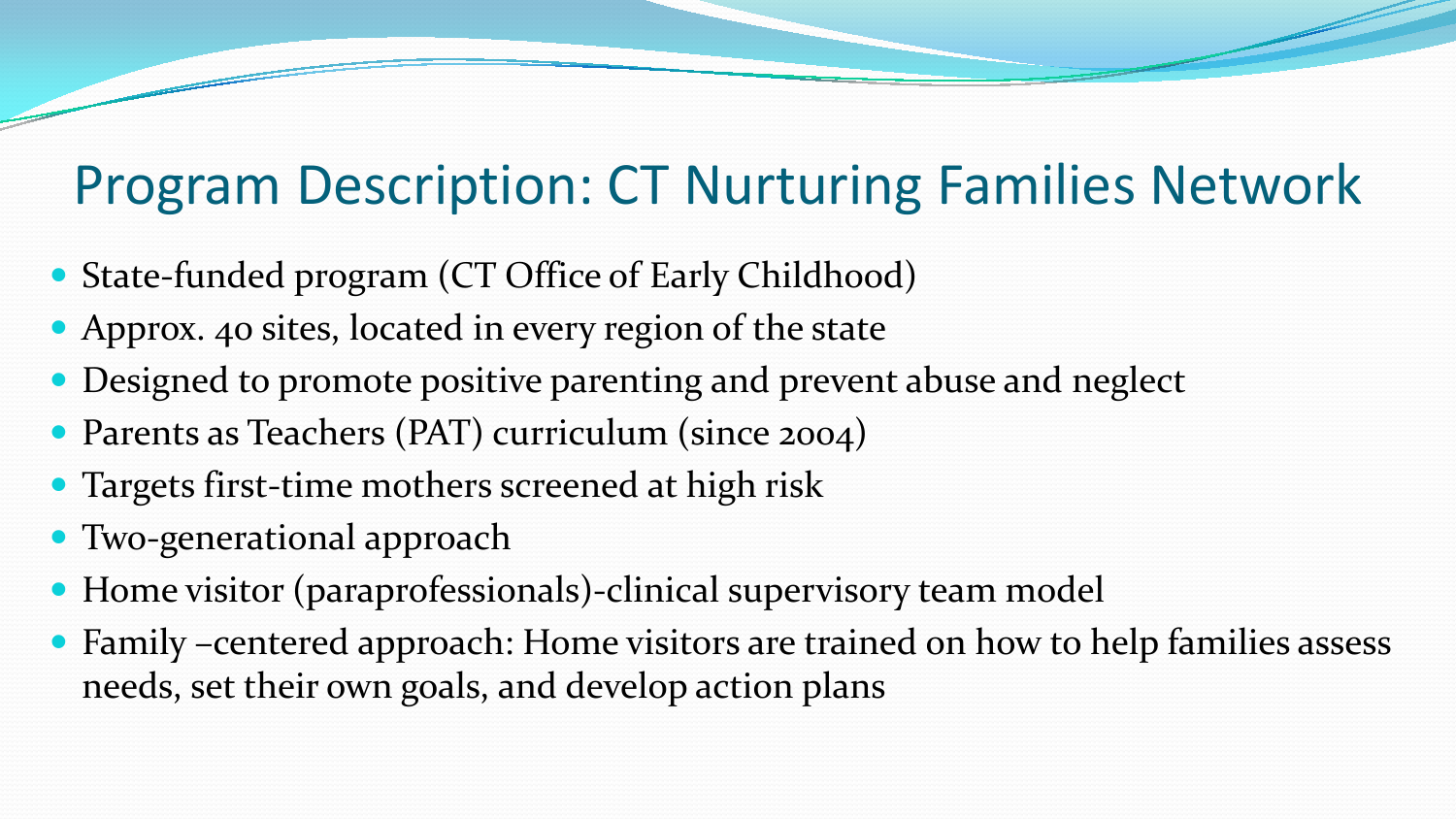## Recruitment and data collection

- Recruited home visitors and clinical supervisors (18 of the 40 program sites)
- Recruited 19 prenatal and postnatal mother participants from Sept 2013-Dec 2014 at 11 sites in each of the 5 program regions in the state
- Data were collected for up to five time points during the first 2 years of mothers' participation
- Mothers received a stipend for every time we met with them
- At each time point, we observed a home visit, and conducted the *same interview separately* with the mother, home visitor, and clinical supervisor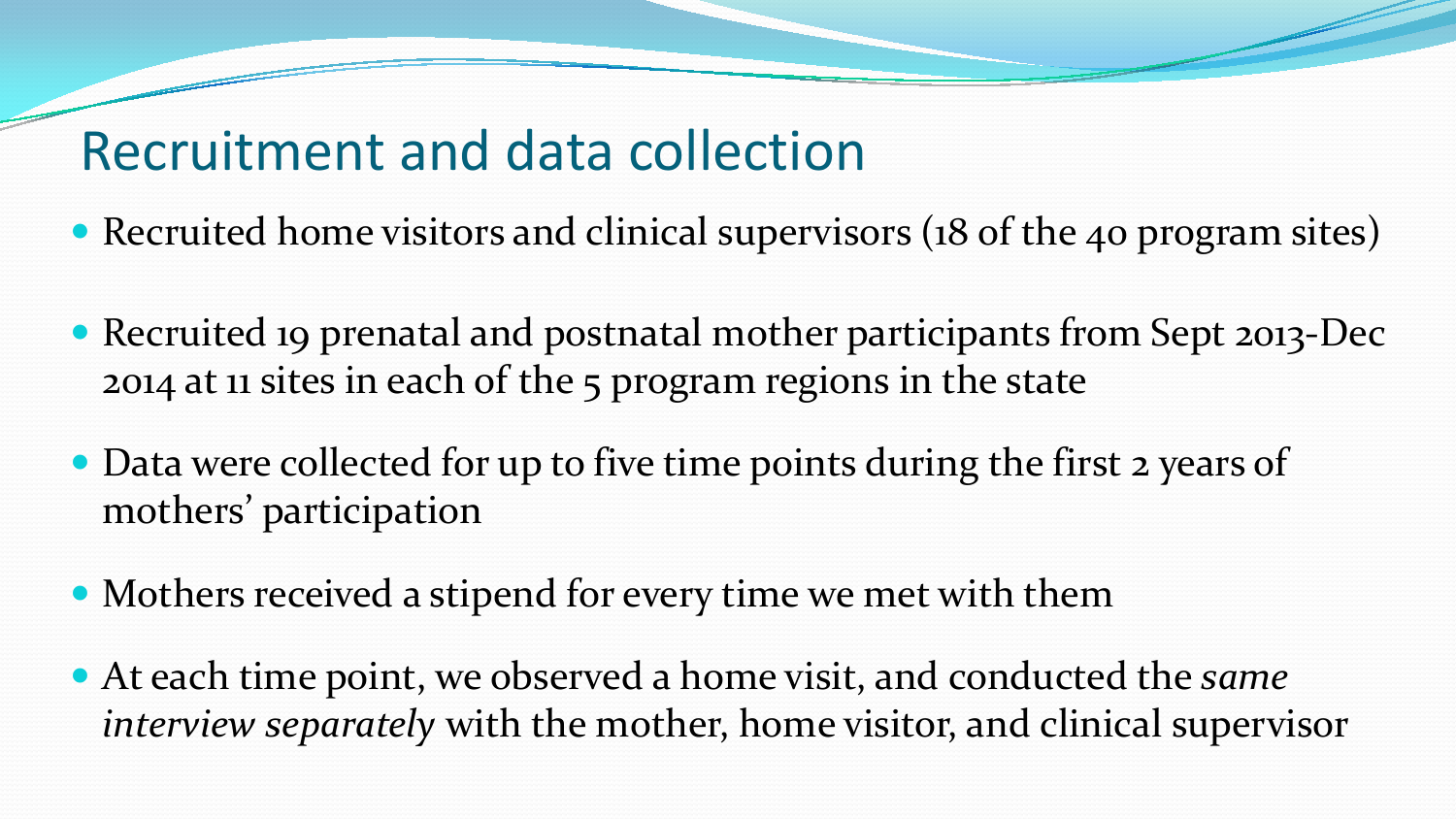## Interview protocol

| <b>Practice of</b><br><b>Collaboration</b> | <b>Interview Questions (semi-structured)</b>                                                                                                                                                 |
|--------------------------------------------|----------------------------------------------------------------------------------------------------------------------------------------------------------------------------------------------|
| Shared purpose                             | We would like to understand the central purpose of the home<br>visit from your perspective. [For mothers:] Why do you think<br>your home visitor comes? What do you think she is here to do? |
| Dialogue                                   | Can you describe an example of something new or a change<br>that you have thought about, discussed or tried out since<br>starting the program (since last meeting)?                          |
| Decision-making                            | What kinds of plans or decisions have you made? How did that<br>come about? How did you decide whether to try it or not?                                                                     |
| Action                                     | What steps did the change involve? How did you figure out<br>what to do? How has it worked out so far?                                                                                       |
| Evaluation                                 | How do you know if the steps you are taking are working or<br>not?  What accomplishments are you most proud of?                                                                              |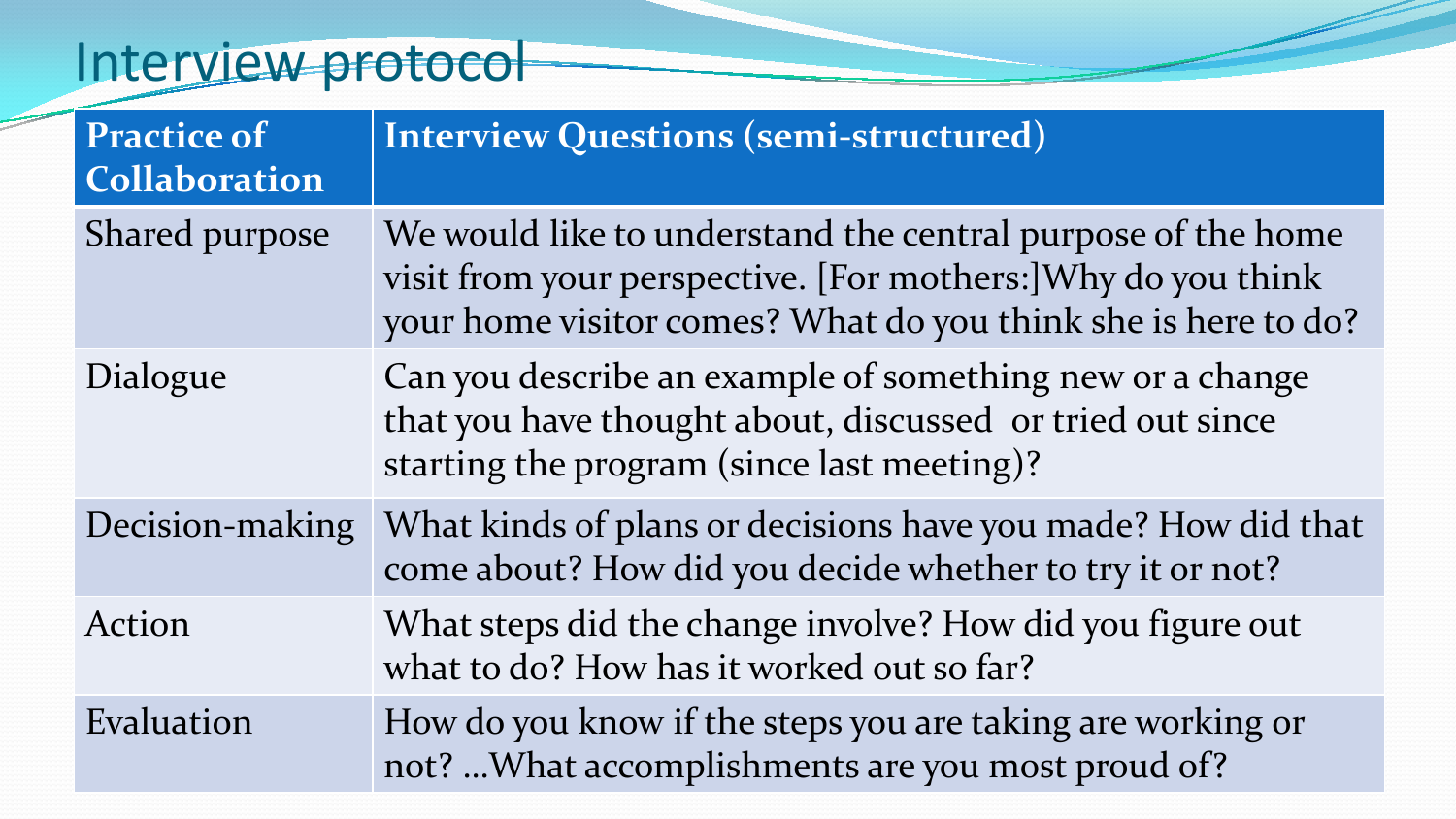# Data analysis

- Recordings of interviews were transcribed and entered into software package for analysis
- Developed an a priori coding system using the guiding principles, professional behaviors, and practices of collaboration as previously described
- The coding system was revised on two occasions
- Regular team reviews of case illustrations and what we were learning
- Conceptualized a model of the processes that emerged
- Illustrate with individual data, case data (dyad and triad), and cross-case comparisons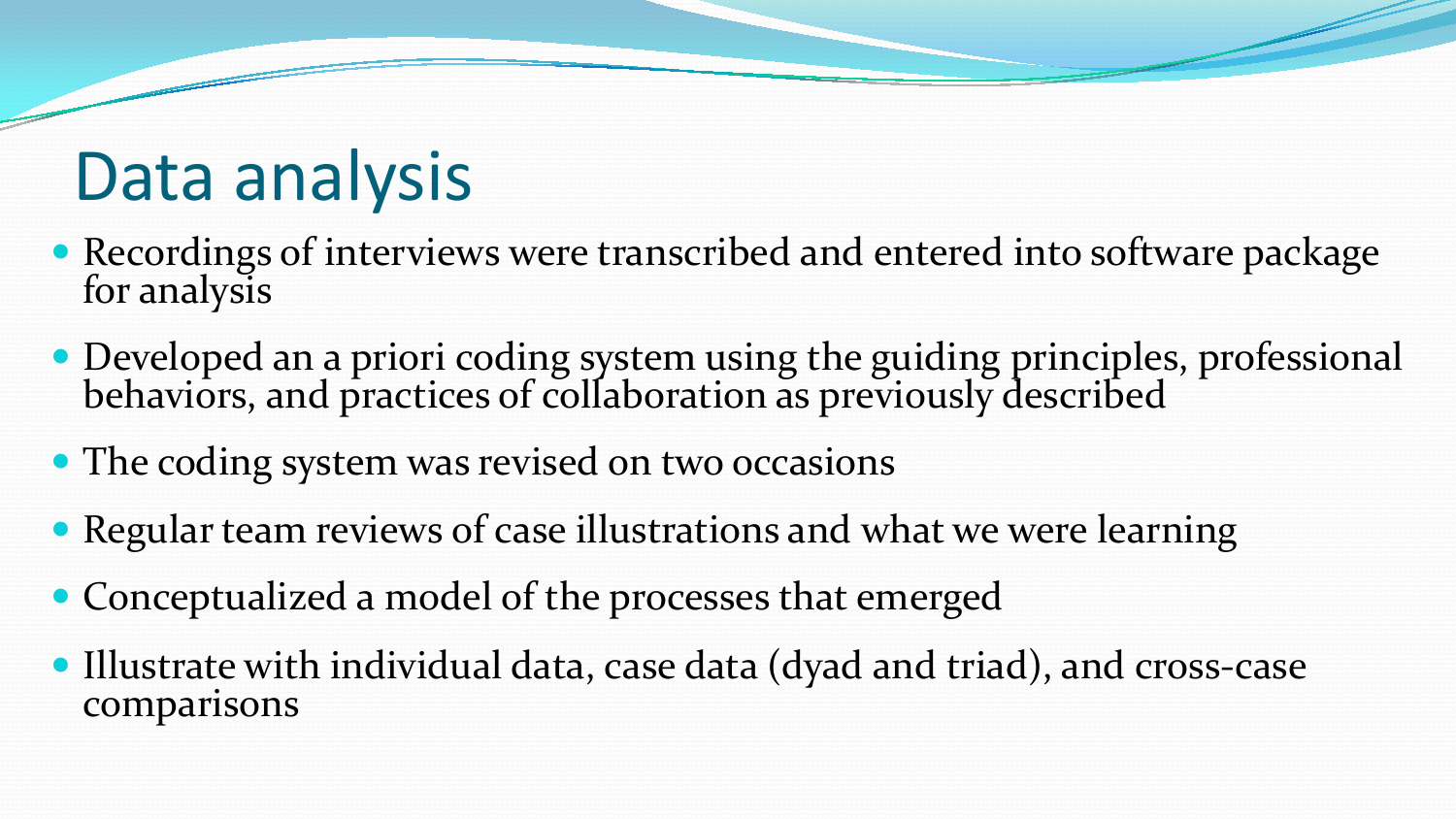## Key findings that emerged

- 1. Collaborative process was recognizable through reported behaviors and practices
- 2. Collaboration works in a system (positive and negative)
- There are inherent challenges in fostering collaborative partnerships
- Successful collaboration effectively
	- 1. Promotes family engagement
	- 2. Allows for tailoring services to fit family needs
	- 3. Leads to important (intermediate) outcomes and positive change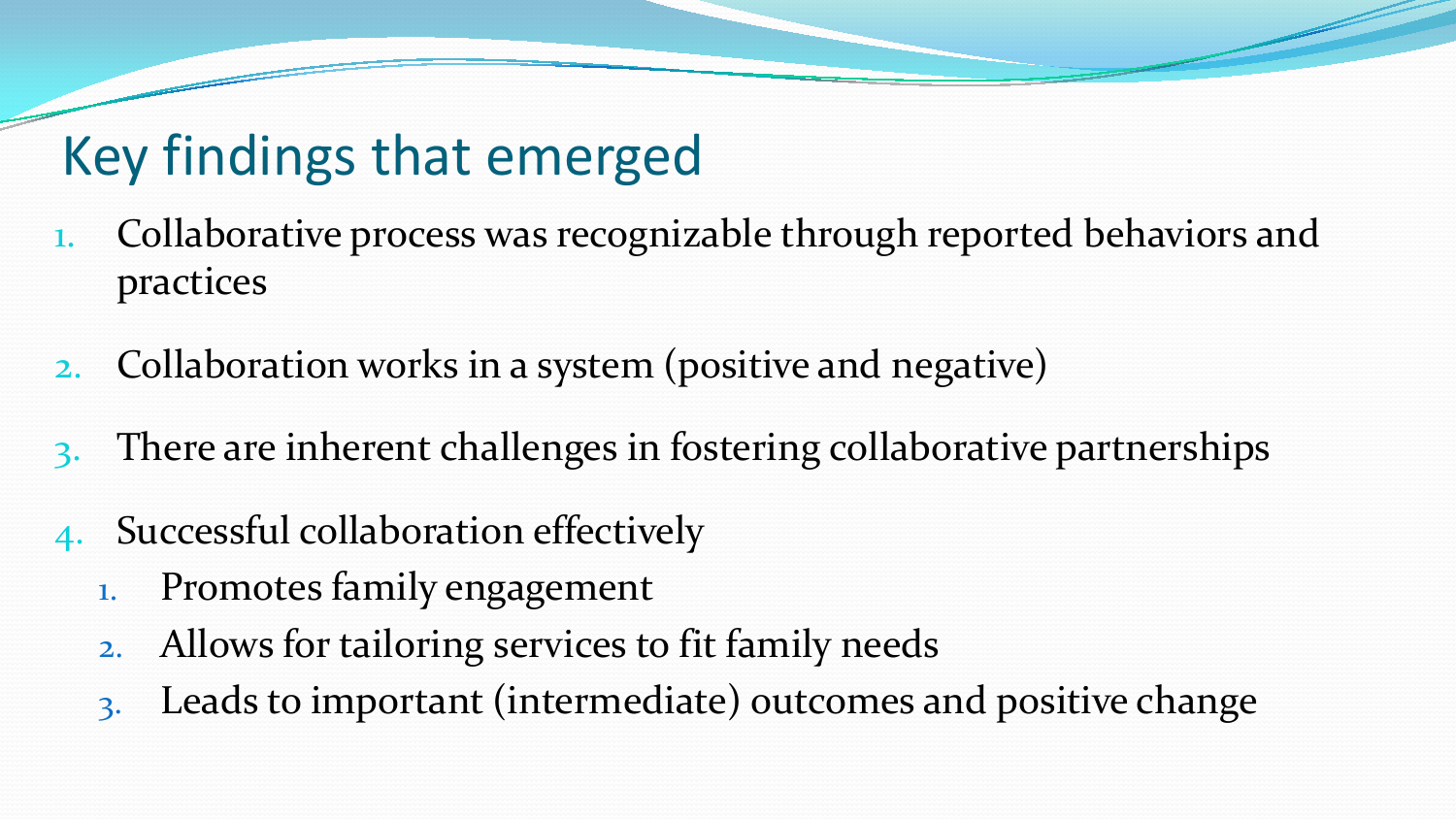Home visitor gives concrete example of "break[ing] some of those cycles," indicates mother is engaged in collaborative process and following through

**Q: What is the purpose of home visiting?** So when you talk about trying to break some of those cycles, **when you see a little one getting the kind of attention that they should be getting**. And I've got a young mom that is like that right now. **I see other members of her family that you really kinda get the impression that these kids have raised themselves. And it's not the case with her. I walk into the house and again, the action plan is attached to the refrigerator. And it's right there.**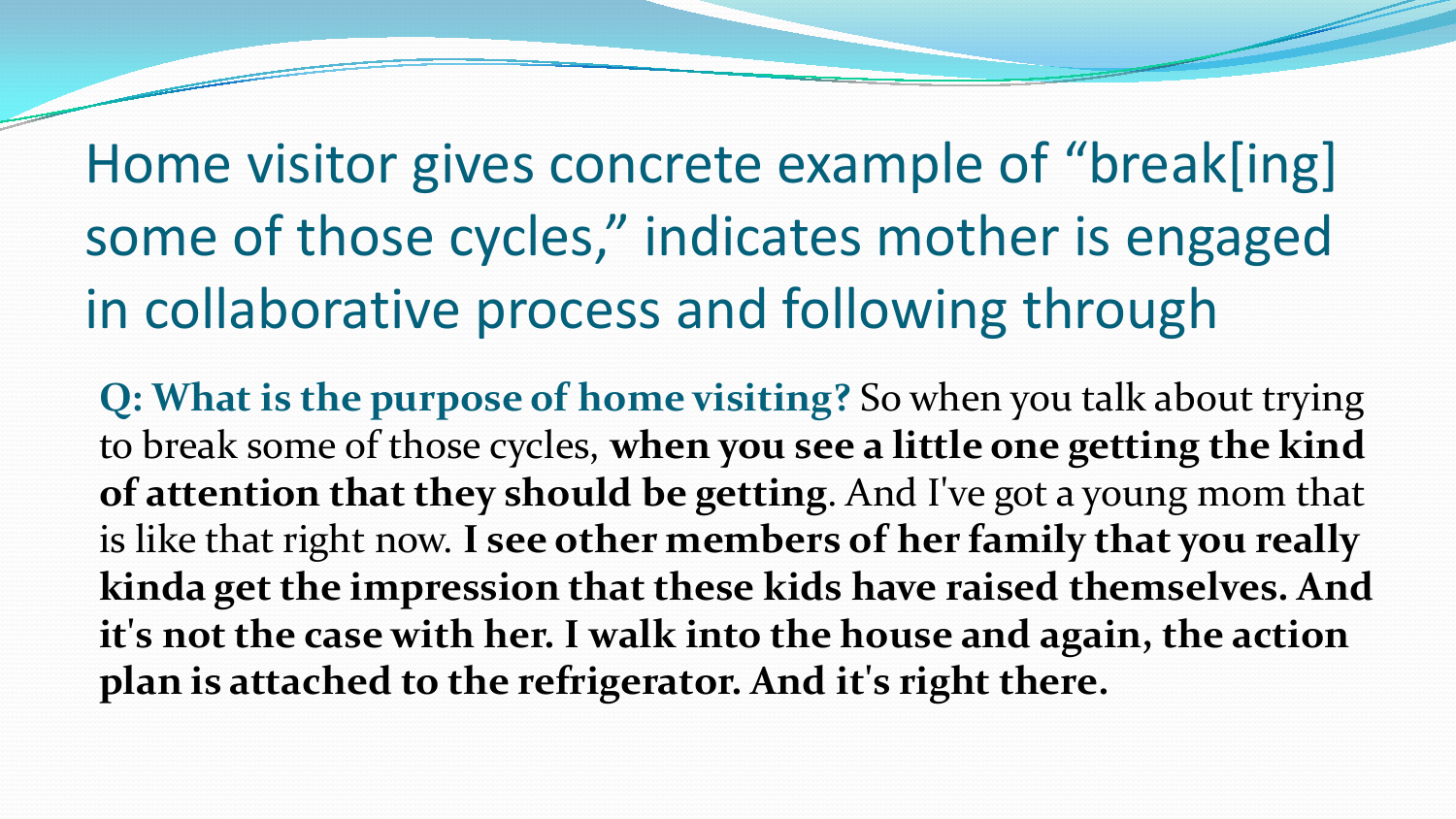## Home visitor actively encourages family to express opinions and participate in decision making

**Q: What kinds of plans or decisions have you made with the families? I don't set goals for the family. So I sit down and I say, "What would you like to see happen? What are some things that you have as personal goals?"** (equality) I'll give some suggestions if they just give me a blank look and they're not sure what I'm talking about. I'll say, "Okay, so I've worked with plenty of different families and I've had families that wanted to...[lists a wide range of examples]. **Think about what's stressing you out or what's bothering you that hasn't gotten done." And that's how I'll introduce it… "It could be anything. It needs to be something that's a goal for you." And then I say, "We usually focus the action plan on a goal for the parent and a goal for the child." So it will include both.**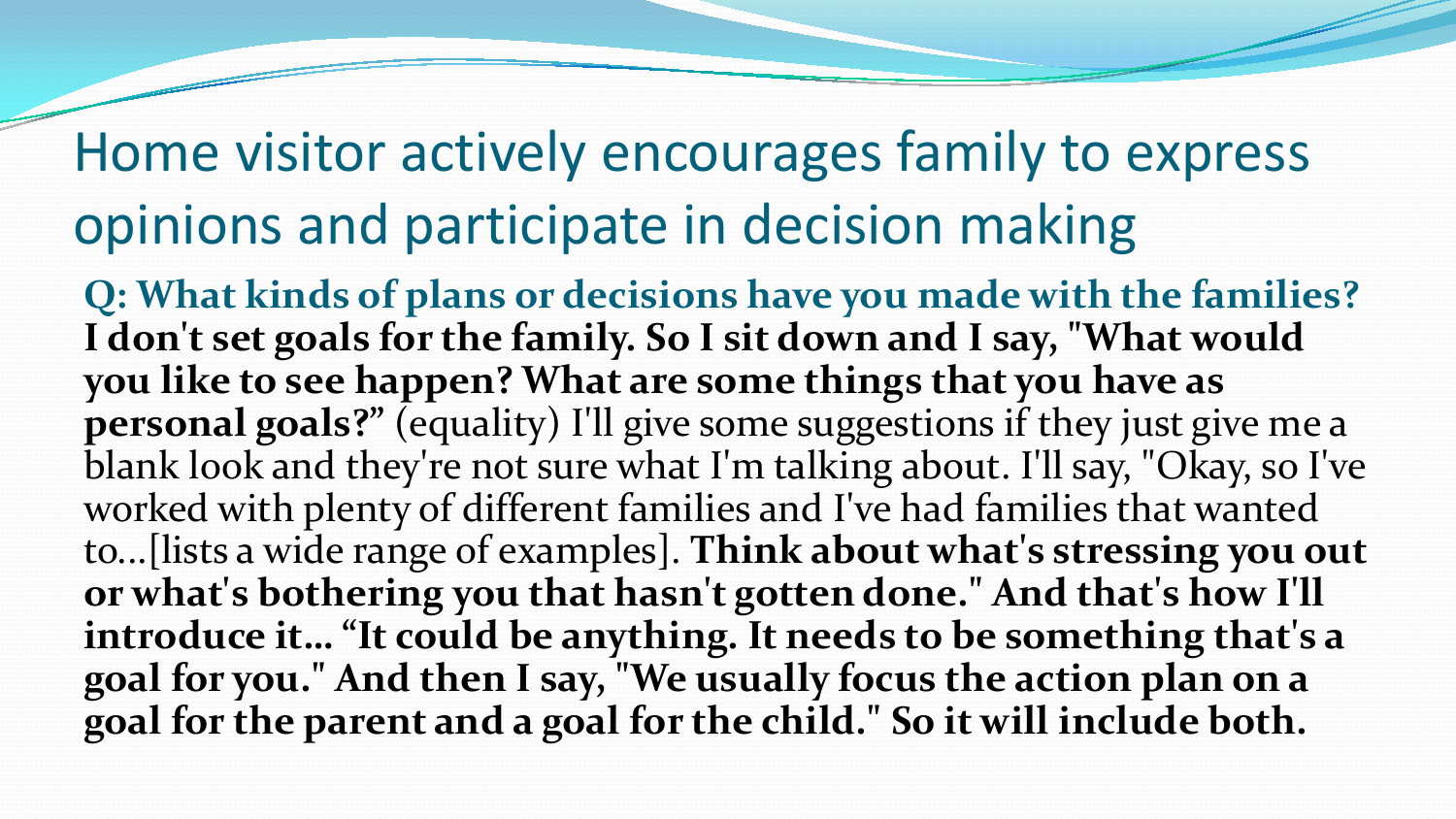Mother talks about setting her own goals and accomplishing things that wouldn't get done alone **Q: What kinds of plans or decisions have you made? Well, the way that all started** is, she actually came... There's an actual plan, paper that is attached to my refrigerator right now, and **she asked me,** "**What in your life right now do you feel like you wanna get done? What is something you want?" It wasn't even like, "Oh, well I see you're here so... " You know what I mean? It was more like she asked me what I want to change.** And so I pretty much told her, "Yeah, these are the actions, this is what I want to get done." A**nd then she just helps me by writing it down, making a goal for it. 'Cause you always need that other person to tap you on the back, "So, what have you been doing about this?" 'Cause if you don't have that person to ask, no one else is gonna care and ask, and you pretty much don't get it done…**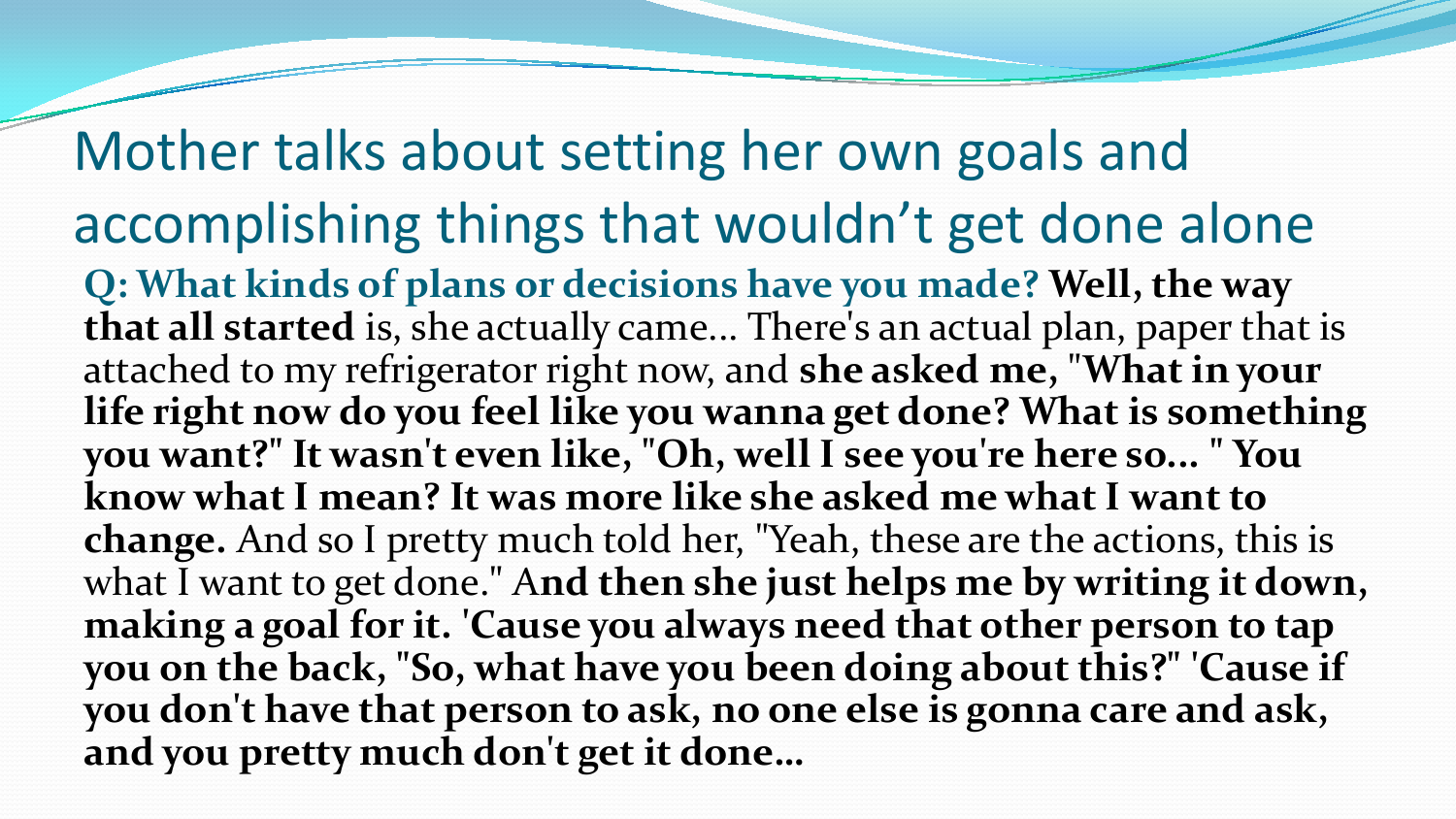# Cycle of Inquiry: Home Visitor talks about how mother's goals change as each step is accomplished, and as mother's needs/concerns change

**She's working on getting her driver's license for her personal goal. She didn't even have her birth certificate, so she obtained her birth certificate. She has her appointment to get her learner's permit. One of the reasons why she's getting her driver's license was because she actually drove without a driver's license and she got a ticket for it**…**Her next goal** is to take the eight-hour safety course…**When we started the case, our goal was getting everything she needed for the baby.** She put as a goal to come [to agency] at least every other week to look for stuff in the donation room, and we would look together… that kinda stuff, so those were things that **we worked on together**. **Those were our first type of goals, and then we moved on into getting the driver's license.**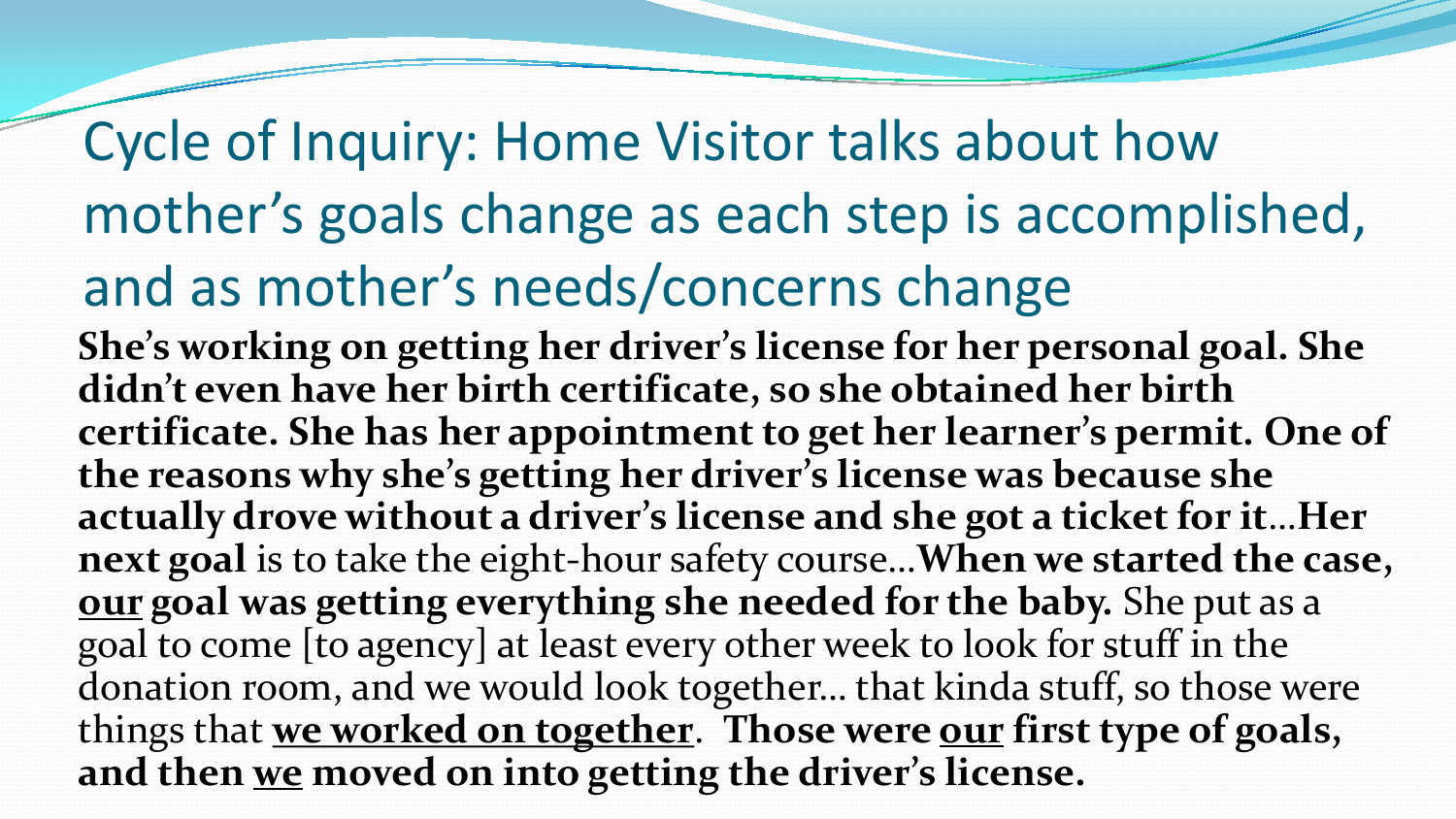## Iterative, cyclical process: Mother talks about accomplishing things "one step at a time"

**Q: To what extent do you make decisions together? We came up with 4 steps to get my license and we reviewed this and kept goal setting.** One step was to get my birth certificate – I had to get this from my mom. Now I am towards getting my license… **One step at a time, so that it is not too overwhelming. I was prepared for this baby. We went step by step through the pregnancy** - Things to do when pregnant to make me more comfortable, things to prepare for the baby – swing, basinet, car seat, clothes, and a playpen; going over my worries about the pregnancy…And today **we** were talking about crawling. **[Home visitor] is always reinforcing, goal making, checking up so you don't get distracted**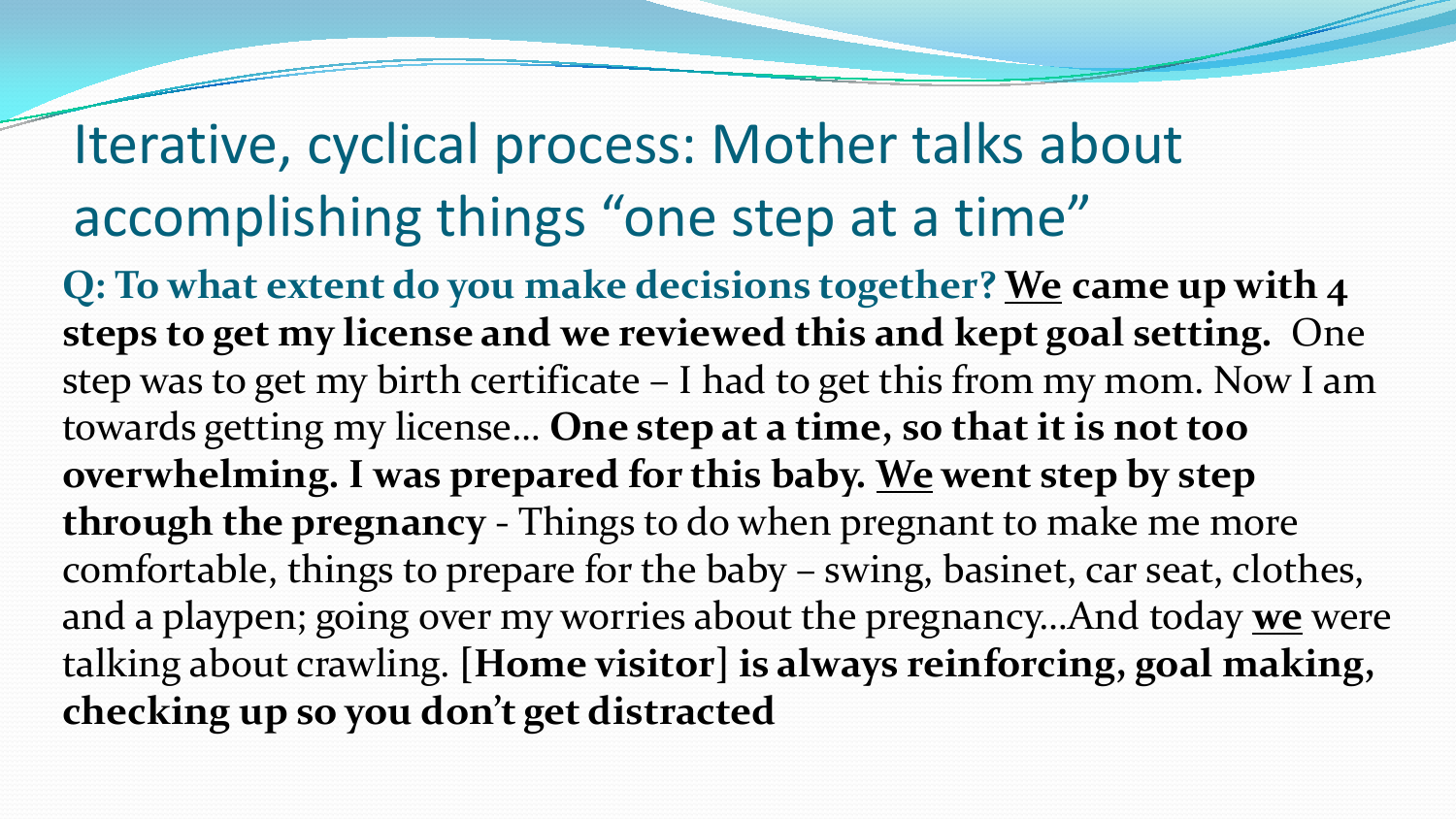# HV-Mother-Clinical Supervisor Triad: **Ideal system** How do you know if what you're doing is working?

HV (1st interview): We go over completion of goals and document in progress notes, **to see what has or has not been accomplished**.

**review action plans to remind both of us**  Mother (2<sup>nd</sup> interview): She asks questions about my progress, gives me advice, **the plan of action is used about my goals, and once achieved, we develop new ones**.

CS (1st interview): We **look at every action plan**, check what's been done and what's next

CS (2<sup>nd</sup> interview): We talk about cases, discuss progress, review visitation notes, discuss challenges, **look at the action plan and discuss how to keep it fresh and revisit the plan**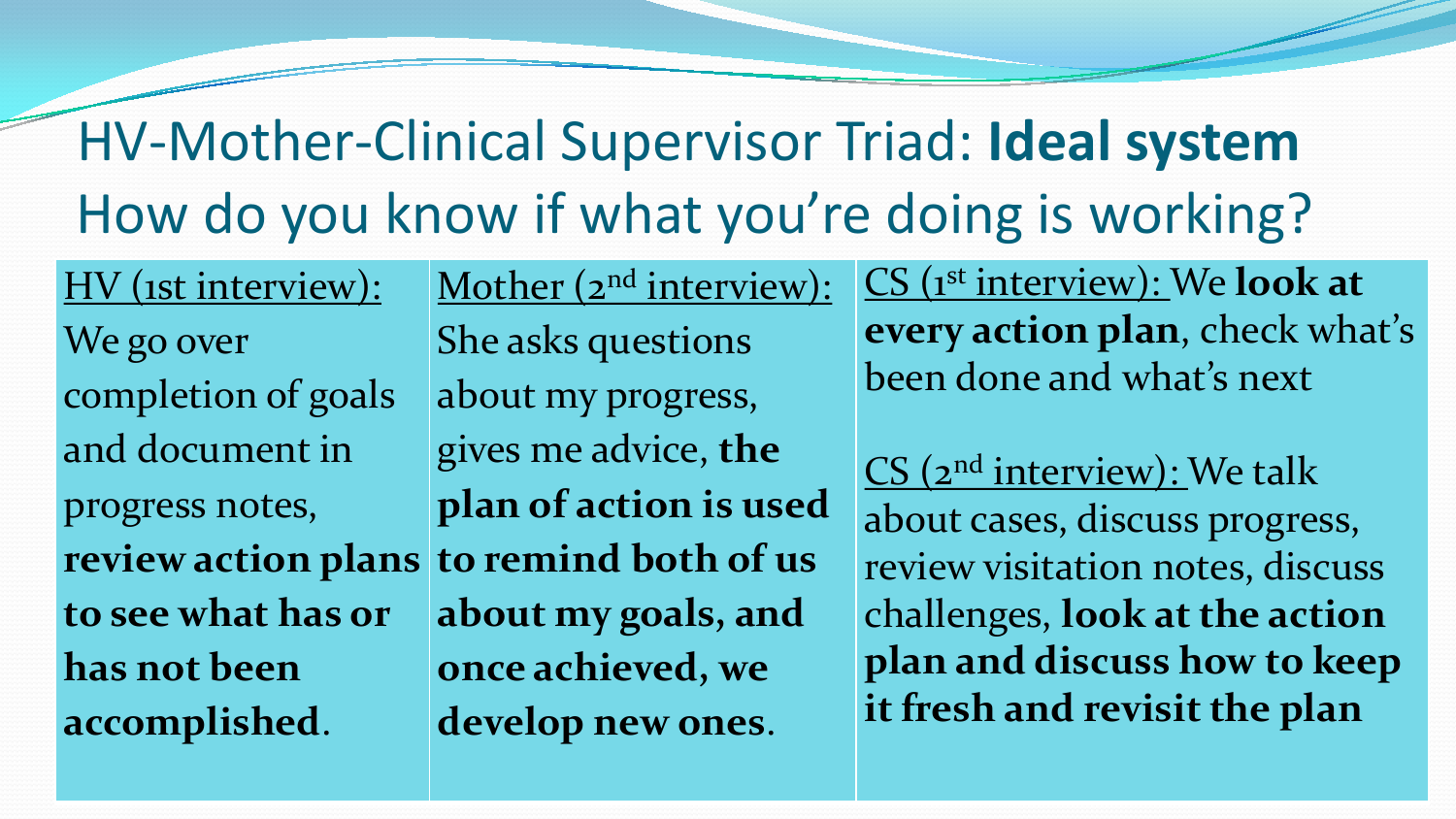## HV-Mother-CS Triad: **Less than satisfactory system** How do you know if what you're doing is working?

Home Visitor: **I write notes all the time because I don't know what happens to those hand-outs**, [mother] may read them when I leave but I don't know…**She usually has not tried things,** the baby is still sleeping in mom's bed even though we discuss it often.

Mother: **She'll ask me if I've tried it and if I haven't, I'll just let her know that I haven't tried it.** And if I have tried it, we'll just talk about how [the baby] did if anything and then we'll usually try to do the thing that we're discussing while [the home visitor] is here to see if we get a different result…**Just by, watching to see what [the baby] does.**

Clinical Supervisor: **Based on what I hear from [Home Visitor] about what the baby is doing**, and the fact that the baby is doing well developmentally, reaching her milestones, everything is on target.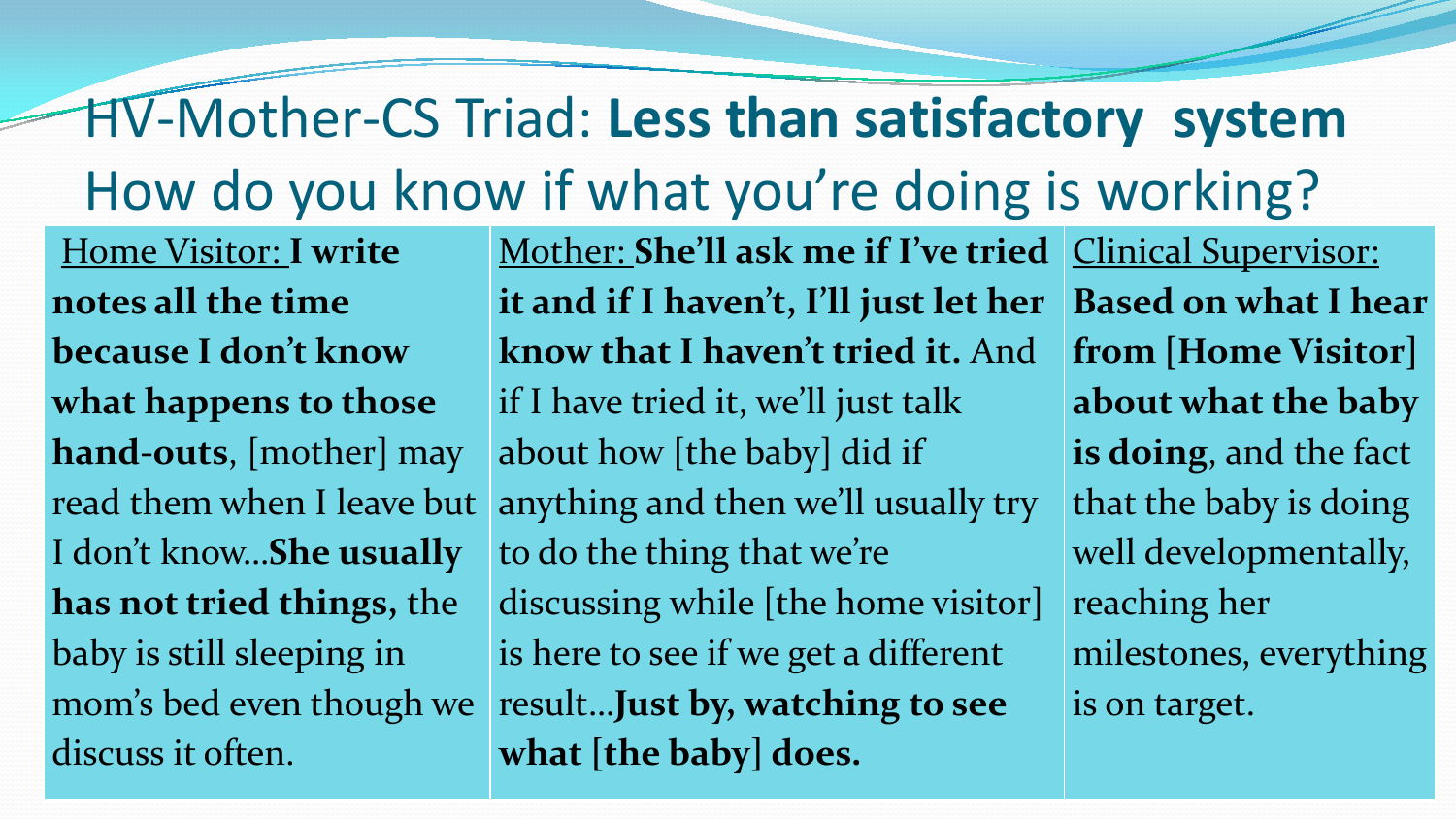# **Barrier:** Mother (guarded/defensive): No strong connection or shared purpose, not actively engaged

**Q: What kinds of information do you talk about or share that says, "oh yeah, there's progress?"** A lot of it is just like she'll see how he is doing, and then we'll go on to like my work, how work's going with me, and then **kinda like casual conversation with a friend**. **Q: Are there any kinds of decisions or actions, things you've planned out as a result of something you've done in a home visit?** I've actually, **I've always been one step ahead of everything so the [child activity], he's already done that.** He's been doin' that for months. And it's like, almost everything [all activities] is like things that I, like almost like I forget to tell her that he's [already] doing it.

**Q: Do you have any paperwork that you look at to see about progress or anything that you that you write down, any plans that you've written down..? At one point we had actually a goal paper for me on quitting smoking, which that just completely failed** on my part. But other than that, the ASQ papers, we'll do every so many months.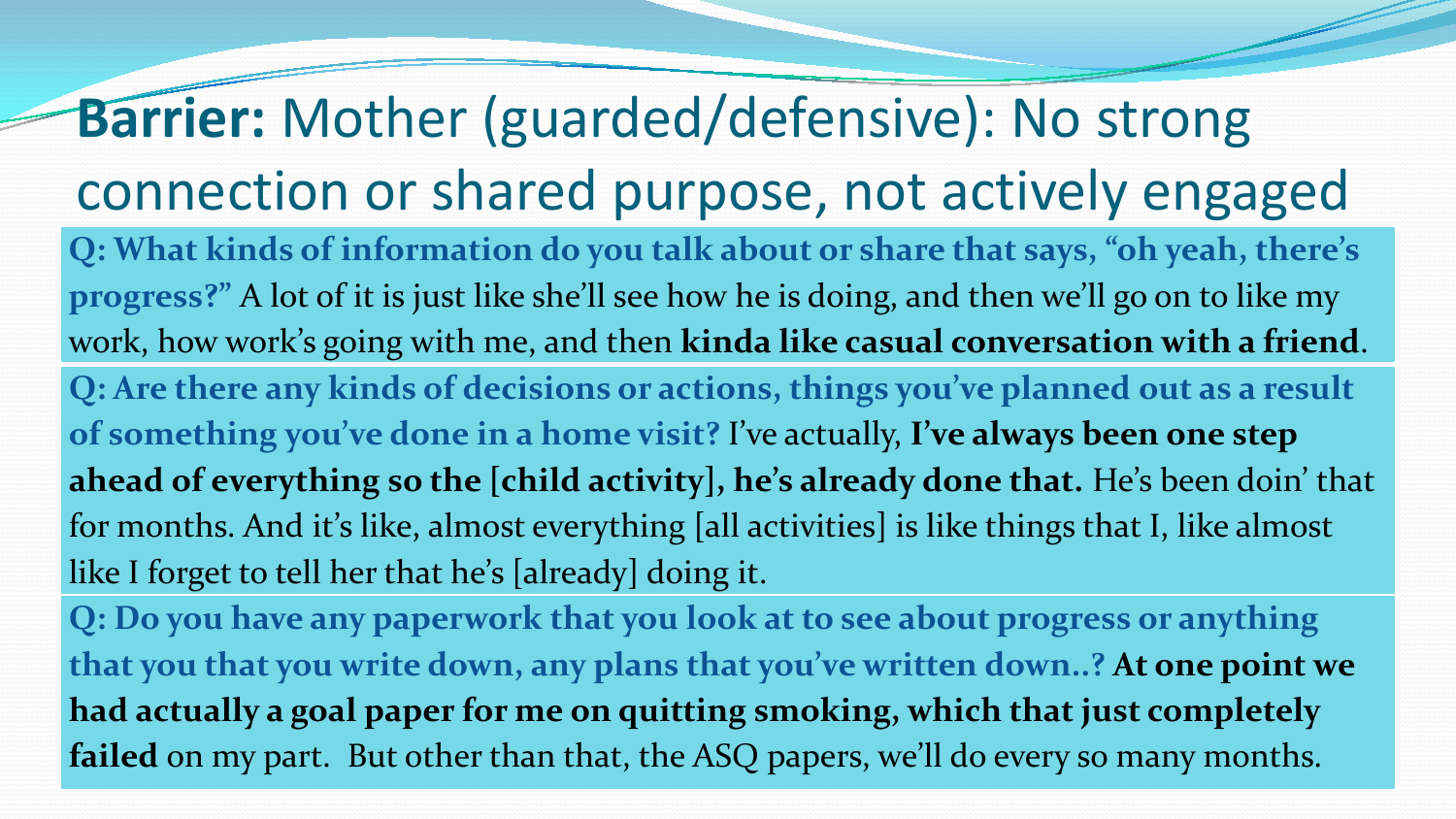### **Barrier:** Mother (young/immature): A recipient of services rather than making decisions on services **Q: What other handouts has she given you?** About the "try the new foods" thing. See what foods he eats and see what his reactions are if he has an allergic reaction…**I don't want to do it right now.** Let's say I needed to get to the hospital, I don't have a car. **Q: Is there anything Home Visitor presented or discussed that you said, "that's a good idea, maybe I'll try that, and then you did?"** …**I think there was something like that, but I'm not sure what it was…Nothing that I can really remember. Q: So today you went over formula and WIC. And she gave you that handout on books. What did you do last week?** Last week was, for "cause and effect" things, she gave me a handout for that…I think about different noises, or feelings. **I don't know. I**

**didn't really read it. I have so many of those handouts laying around** 

**somewhere.**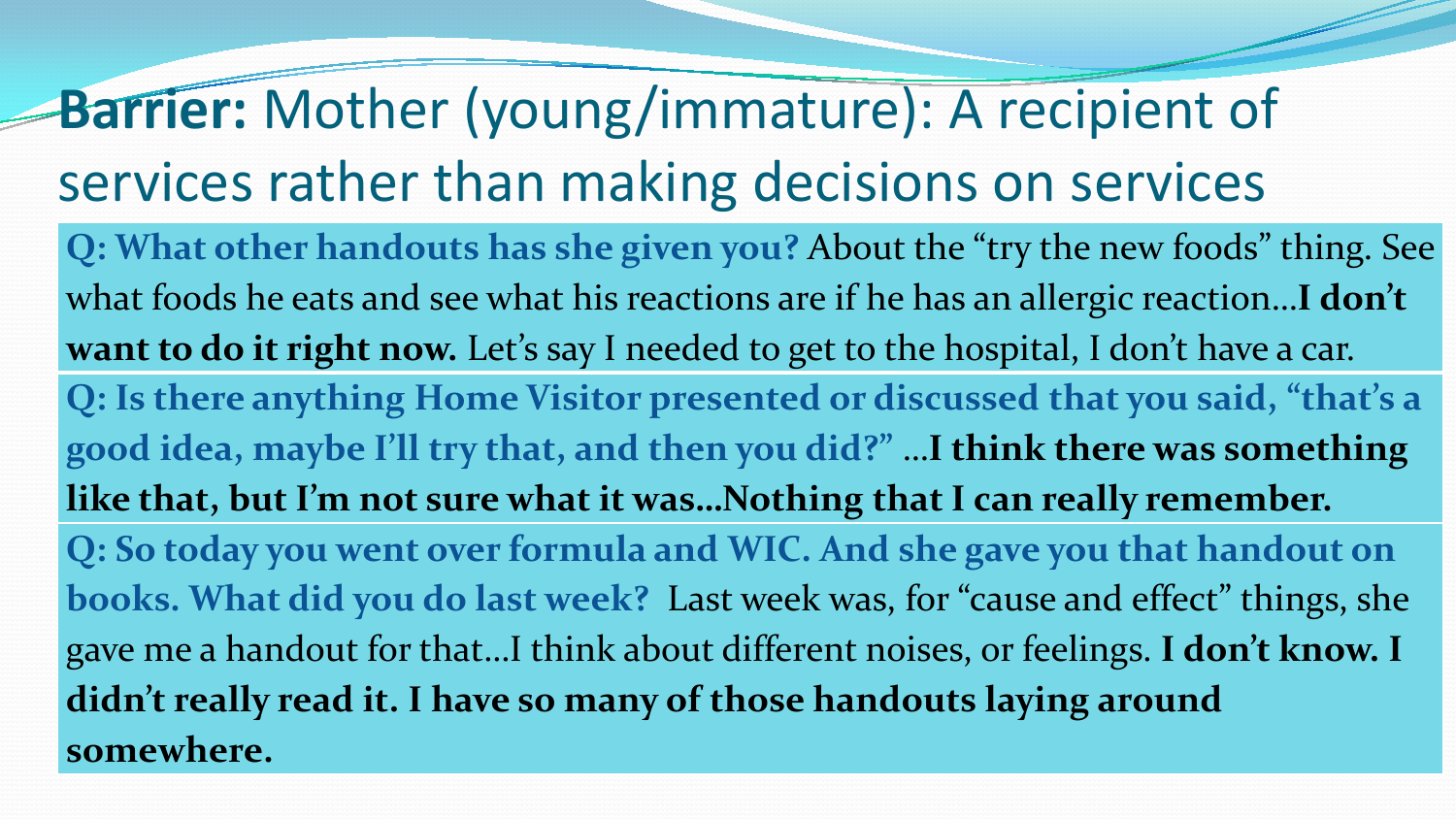## **Ideal**: Mother (isolated): Actively engaged and goes beyond home visit to find more information

**Q: What individual actions are taken?** There is always floor time: she brings toys for him to play with, she talks to him a lot, plays with his legs, stimulates him or I show her what he's doing new. I have been stimulating him since he was born and I see the results and the difference …**The games, the way [the home visitor] plays with him, the way she talks to him. I see he likes it and I do the same. I follow the same pattern and he expects it's playtime after he wakes up, as part of his routine, and I talk to him the same way she does. Socially he is not afraid, smiling at everyone because he's stimulated a lot and I have also read about that- talk to baby, play, read to him- be more social.**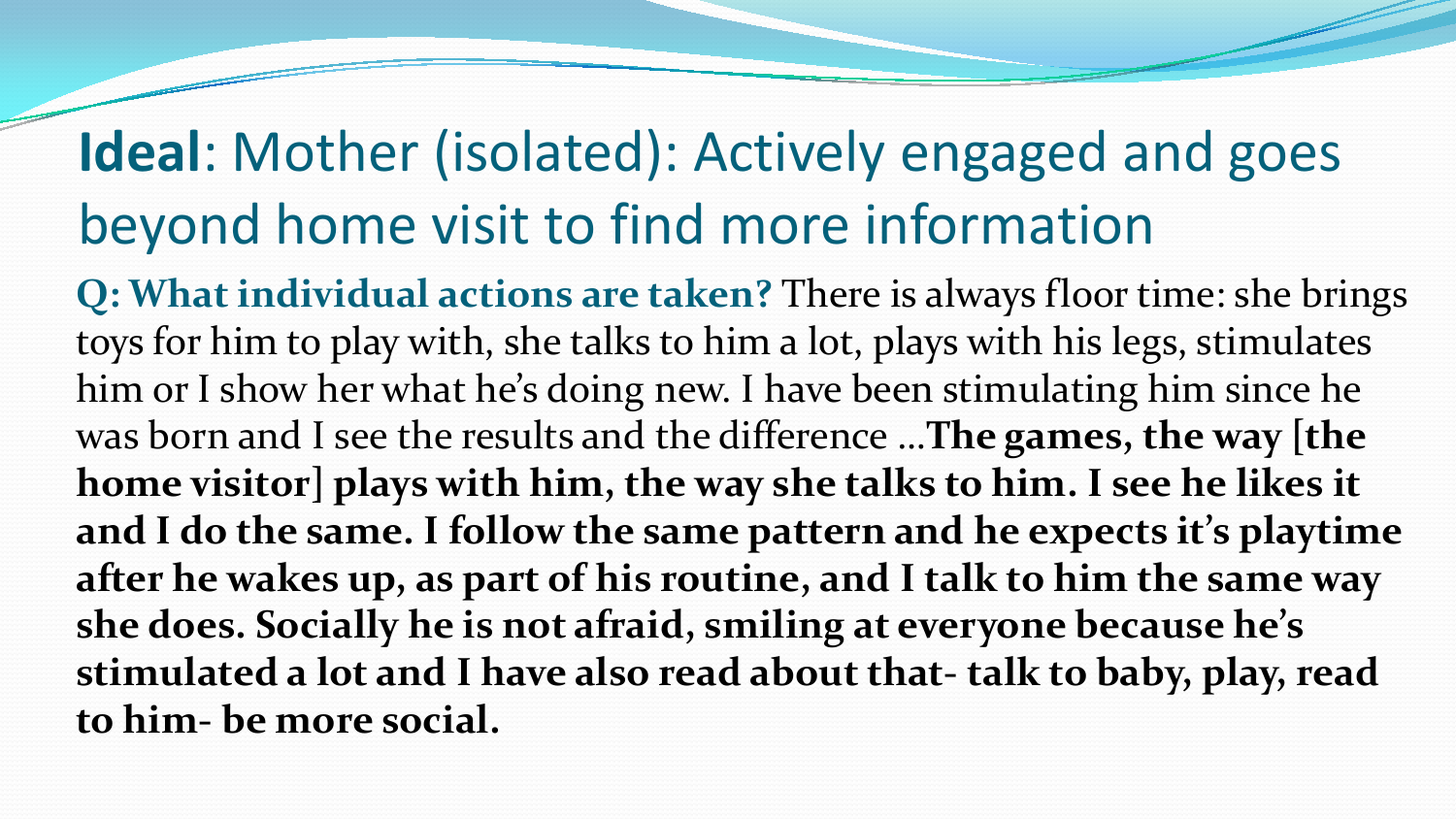## Intermediate outcome: Mother moves beyond her initial view, learns about responsiveness - attachment

**Q: Can you describe an example of something new or a change that you have thought about or tried out in home visiting?** Maybe two weeks ago. **We were talking about separation anxiety that [the baby] gets, and [the home visitor] said she had just gone to a training and what's funny is that they say that if you meet your child's needs, it's better for him to know that he can count on me and then he'll be, that will cause him to become like more independent.** Even now it seems like he's so attached and dependent on me, [but] if I answer to him when he's crying, that that's gonna [actually] help [foster independence]. [The home visitor] said she had just gone to a training about that.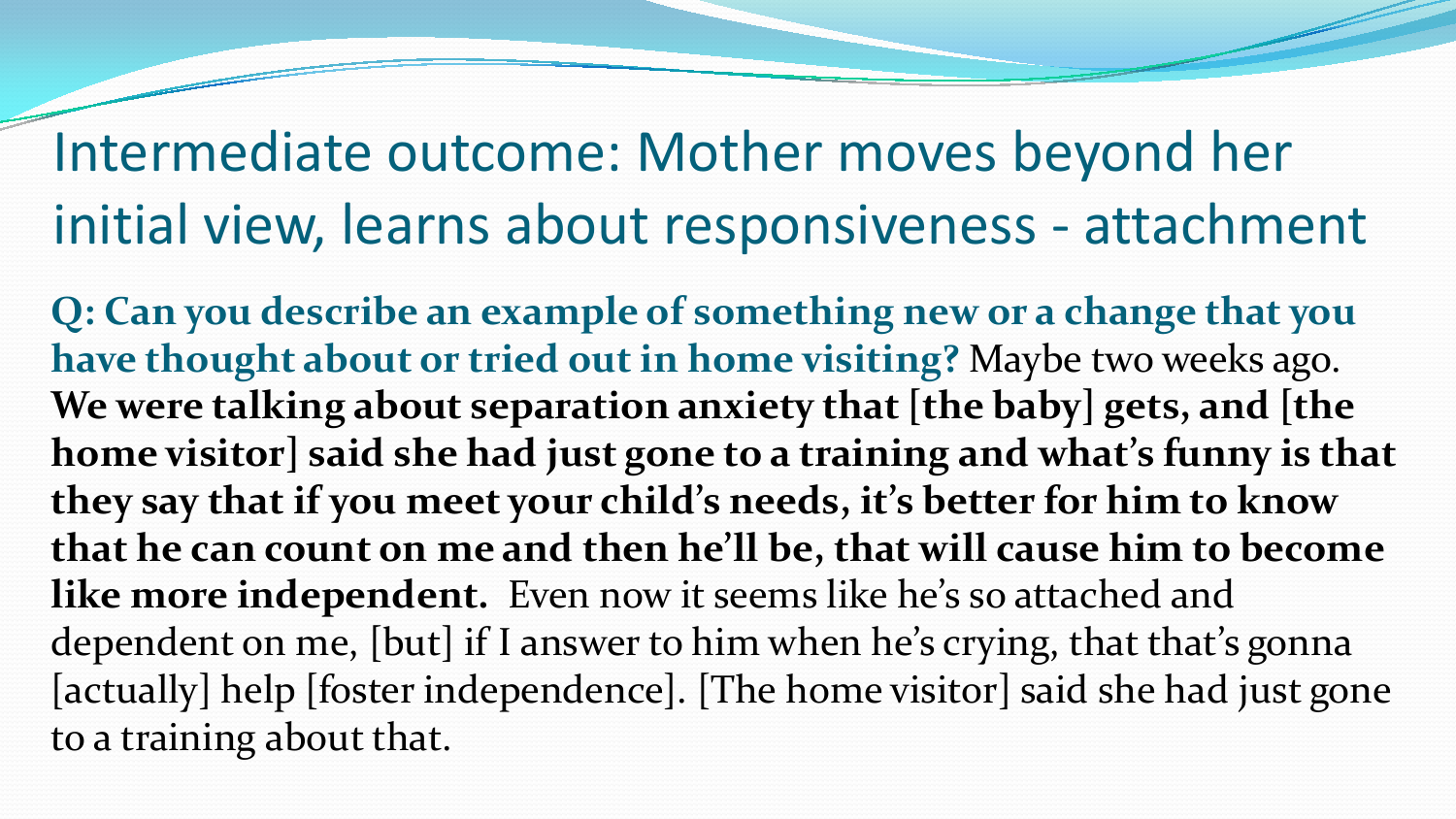## Intermediate outcome: Mother moves beyond her initial view, learns about nurturing - attachment

**Q: What accomplishments are you most proud of?** I think the biggest one would be his attachment to me. He is the definition of a mommy's boy. He's, if he's sick, he wants Mommy… **[The home visitor] said it is a good, it is good that we spend a lotta time together 'cause in the beginning, I thought that it was just gonna cause a lot of problems for him to spend a good portion of the time with me. But she explained that it's his way of building a bond with me and knowing that he can trust me no matter what. I'm his security blanket.**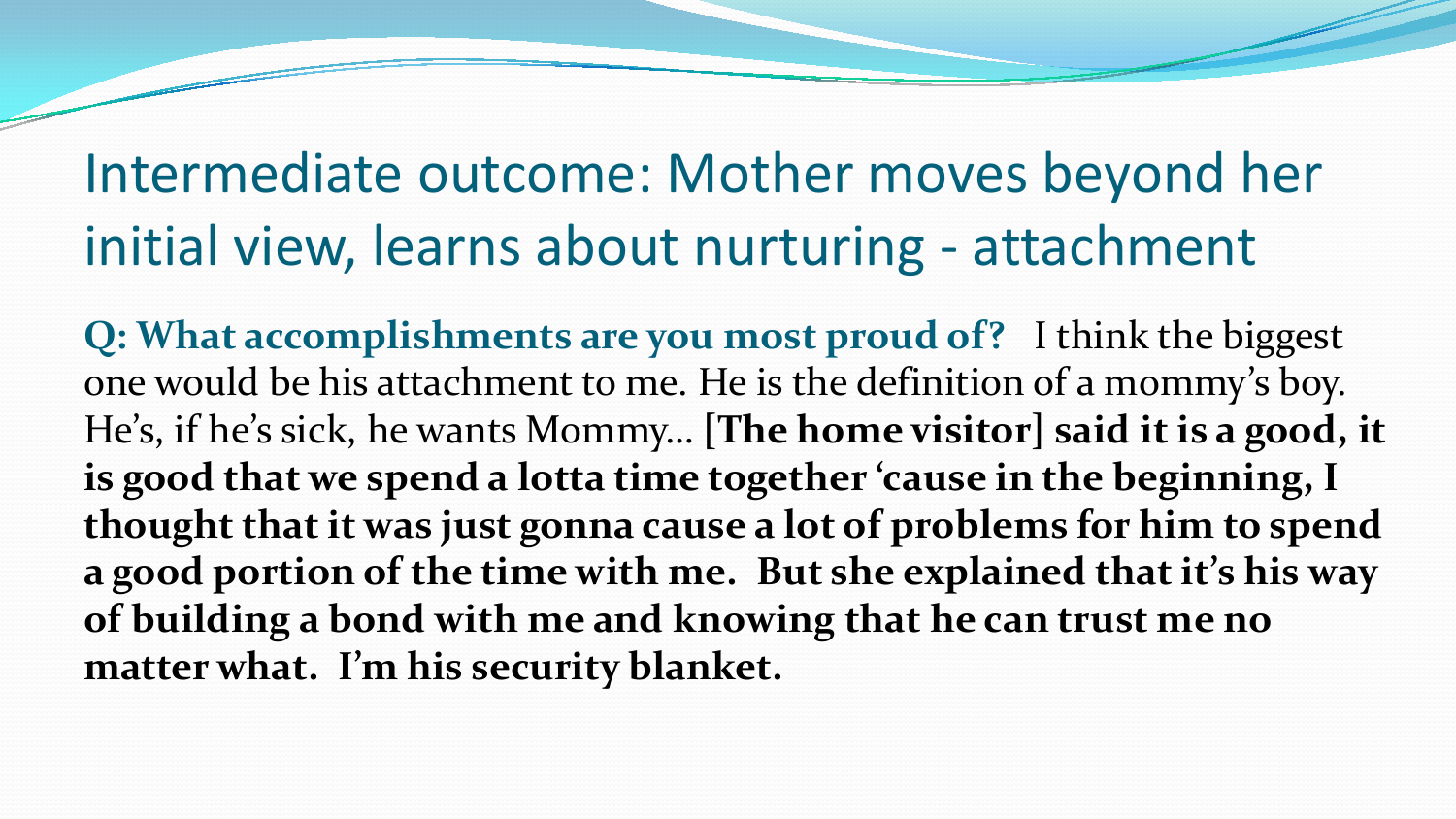## Home Visitor reflects on long-term outcomes: Effects of the process on parenting of 2<sup>nd</sup> child

**Q: What is the central purpose of home visit?** Teaching those life skills and that child development knowledge…So they can become good educators to their children…as I keep working in this program, I see, "Wow, this really works," and you see parents that have no idea, and **I have parents that now have two children, and my oldest case, the child is three, and she has a one-year-old, and to see her practicing things that she did with her first child with her second child and me observing it again, that curriculum seeing into play with the other child,** and it tells you, "Wow, this really works, this really works."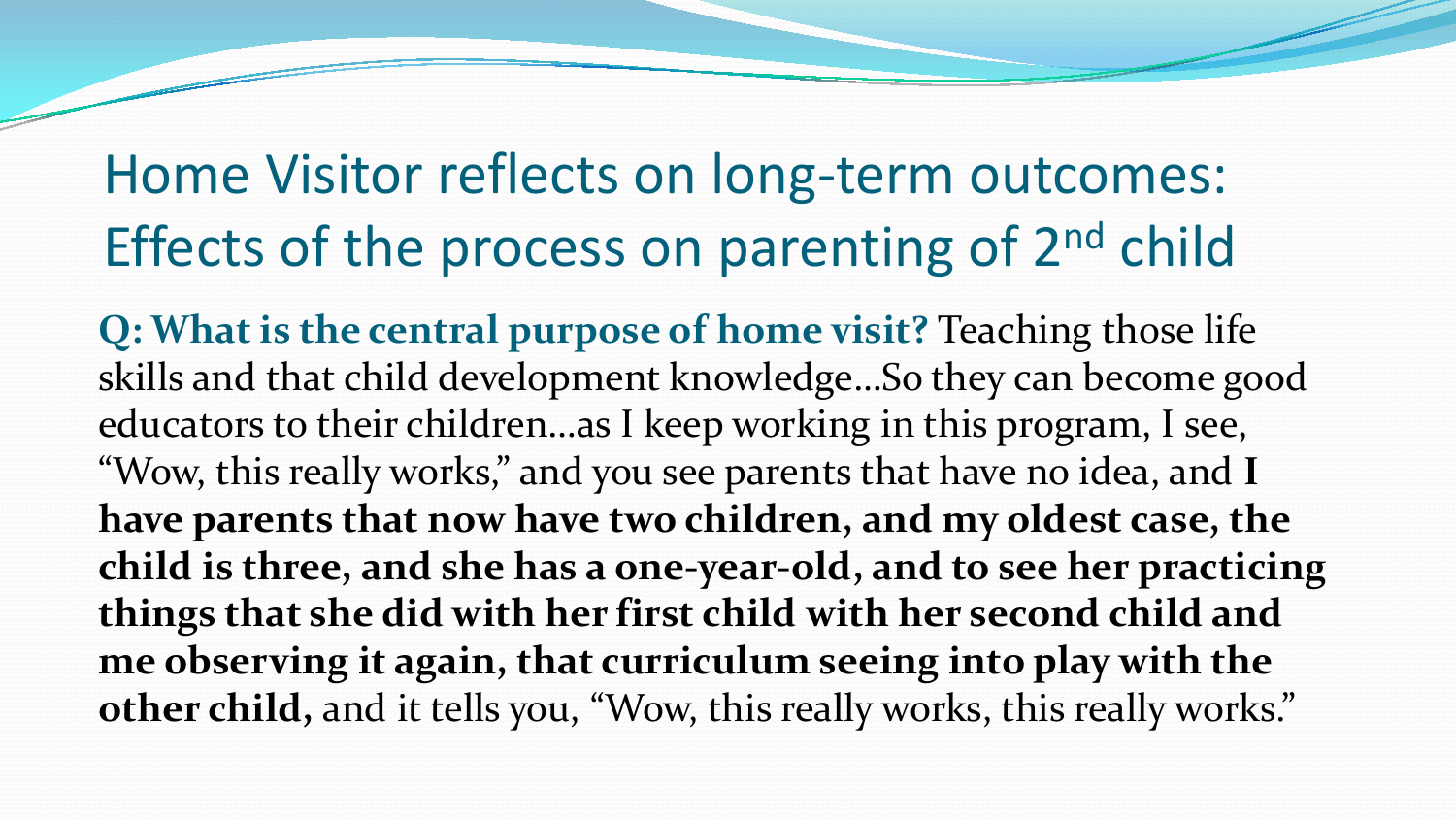## All the needed behaviors and attitudes for promoting a collaborative partnership

**Q: What accomplishments are you the most proud of?** Probably being able to ask for help and express my concerns **(open, honest discussion)**. I was so comfortable asking the home visitor anything **(trust)**. I felt comfortable seeking that higher knowledge **(resourceful)**…I would be nowhere without [home visitor]. I owe it all to her. She gave me so many resources, so much advice, just absolutely amazing **(frequent, open discussion, sharing of ideas)**. Well I'm able to express. I had postpartum depression, and [home visitor] helped out so much. She printed out documents, brought movies, provided resources she did all kinds of stuff to help me with my postpartum depression **(commitment, making things happen)**. She made me feel comfortable. She never judged me, never looked at me funny **(respect)**. I never got that from her. I always felt comfortable telling her things **(equality, trust)**.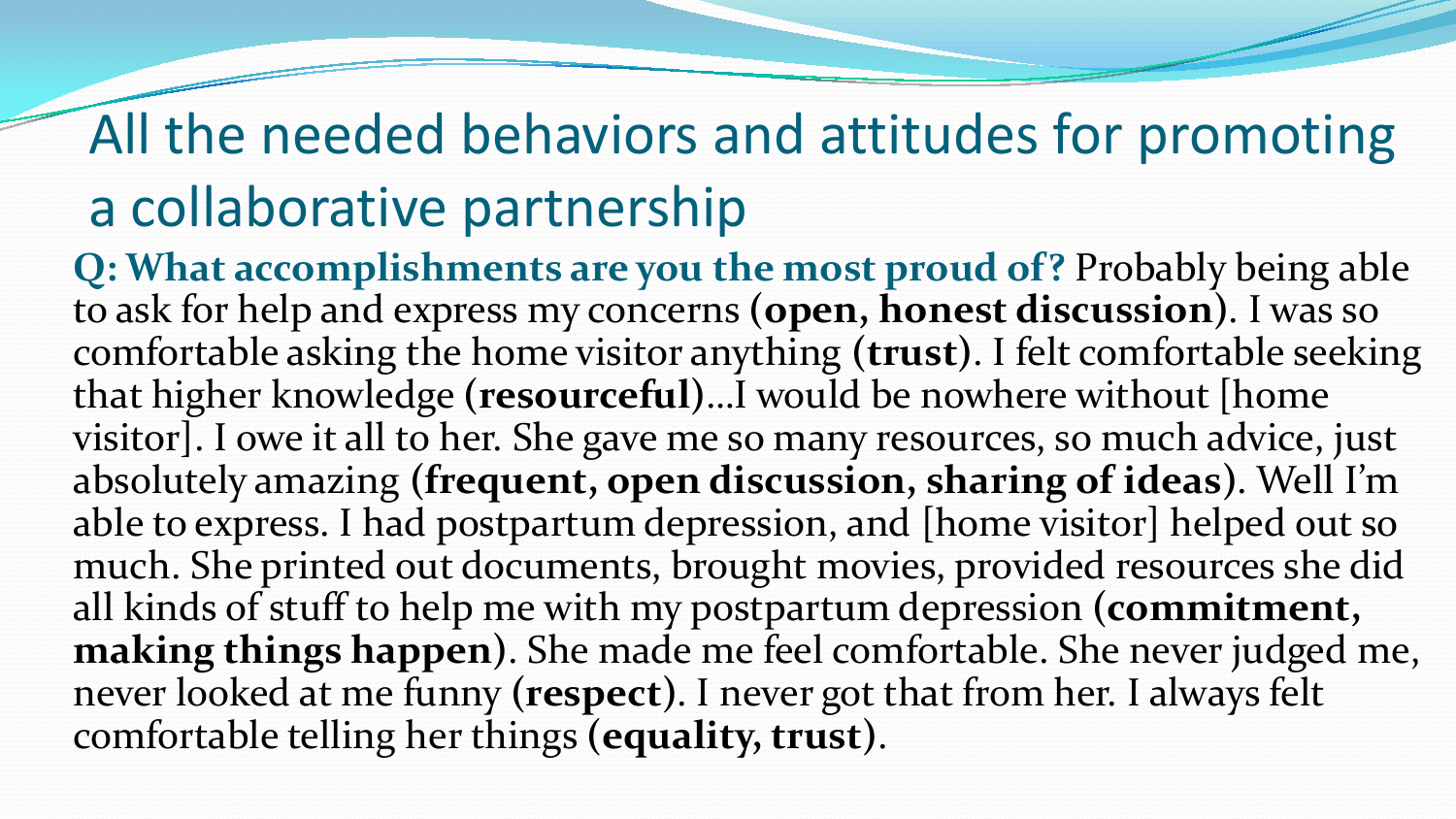## **Conclusions**

- 1. By using a collaborative framework, we were able to evaluate the quality of relationships and engagement in home visiting (i.e., it was observable)
- 2. Findings provide evidence that collaboration is an effective framework for gathering very specific details about an individual's given problem and history, and developing a plan that is tailored to fit family needs.
- 3. The quality of the collaboration works within a system and depends on all 3 people who are involved: the home visitor, mother, the clinical supervisor
- 4. Dyads that did not include elements of collaboration made minimal progress even if families were regularly attending home visits.
- 5. By achieving collaboration, families also achieved critical program goals and intermediate outcomes known to create positive long-term change.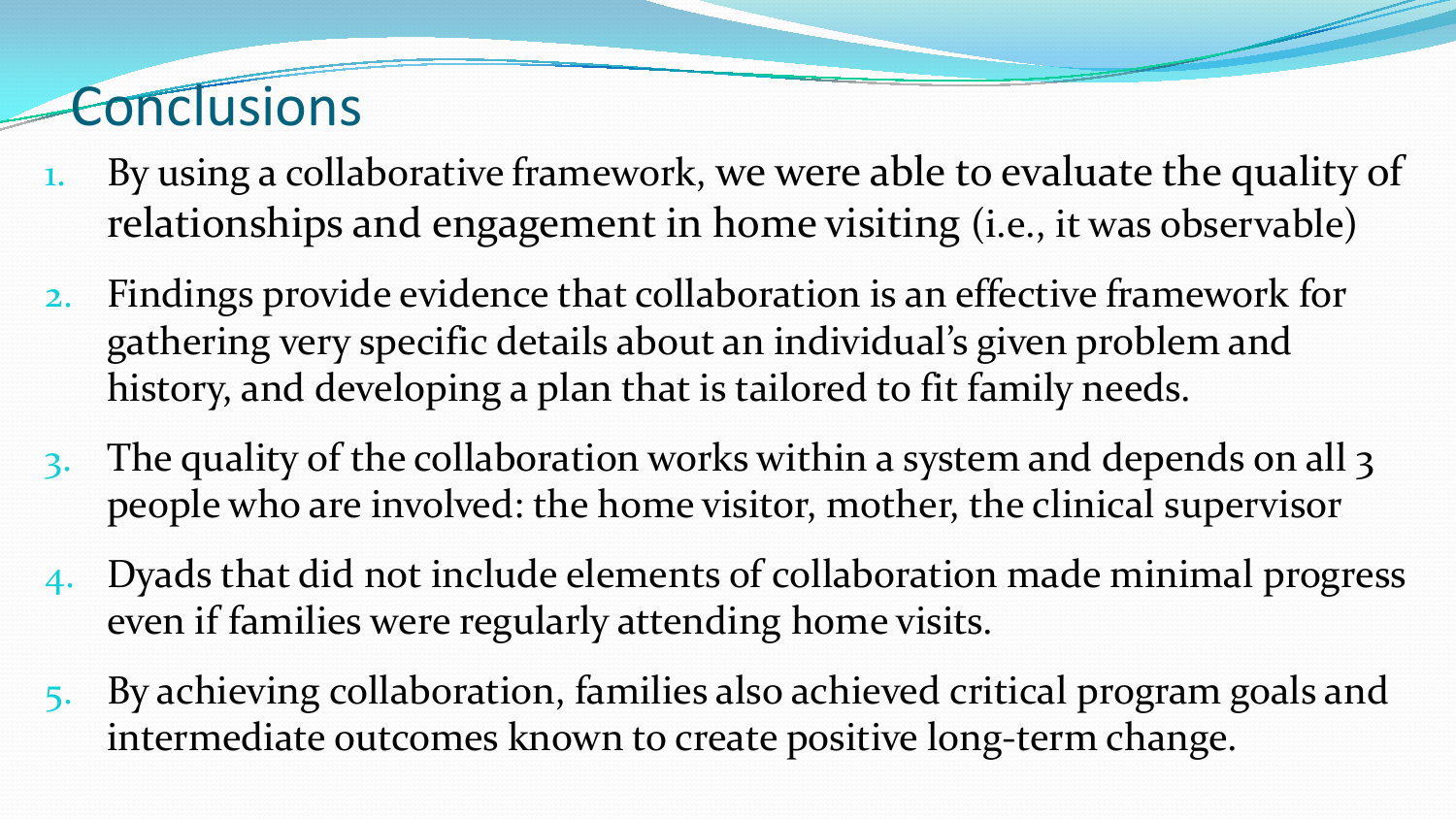## Why this is important

- Collaboration principles and practices provide a unified approach with a common language that is consistent with and reflective of what is already considered best practice.
- The deeper the understanding of observable behaviors and interactions in collaborative relationships among program staff and families, the more *intentionally* the framework can be used to promote consistency and guide decisions and strategy in home visiting.
- Being more intentional about collaboration, does not require a major investment in new resources.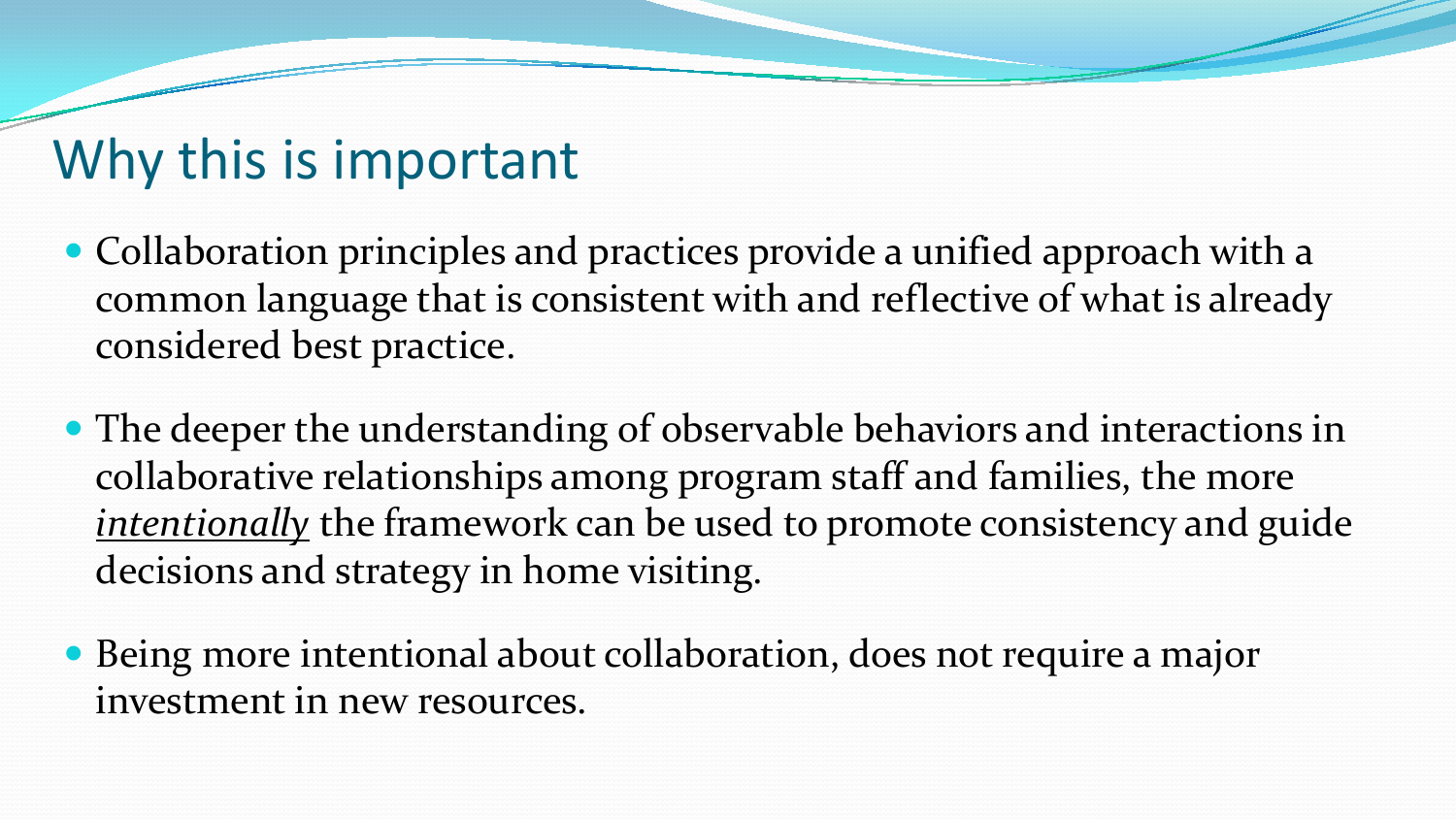# Implications for workforce development: Fine-tune practices for more "intentional collaboration"

- 1. Operationally define and teach skills that pertain to role as a collaborator (practice profiles, Hall & Hord, 2011, Metz, 2016)
- 2. Facilitate early and sustained development of partnerships by implementing protocols for reviewing collaborative process with families at regular intervals (e.g., recruitment, during first home visit, and at 1, 3, 6 months, 1 year)
- 3. Provide cross training and technical assistance across models that creates a common frame for collaborative practice
- 4. Develop/implement tools for monitoring/measuring the health of collaborative processes